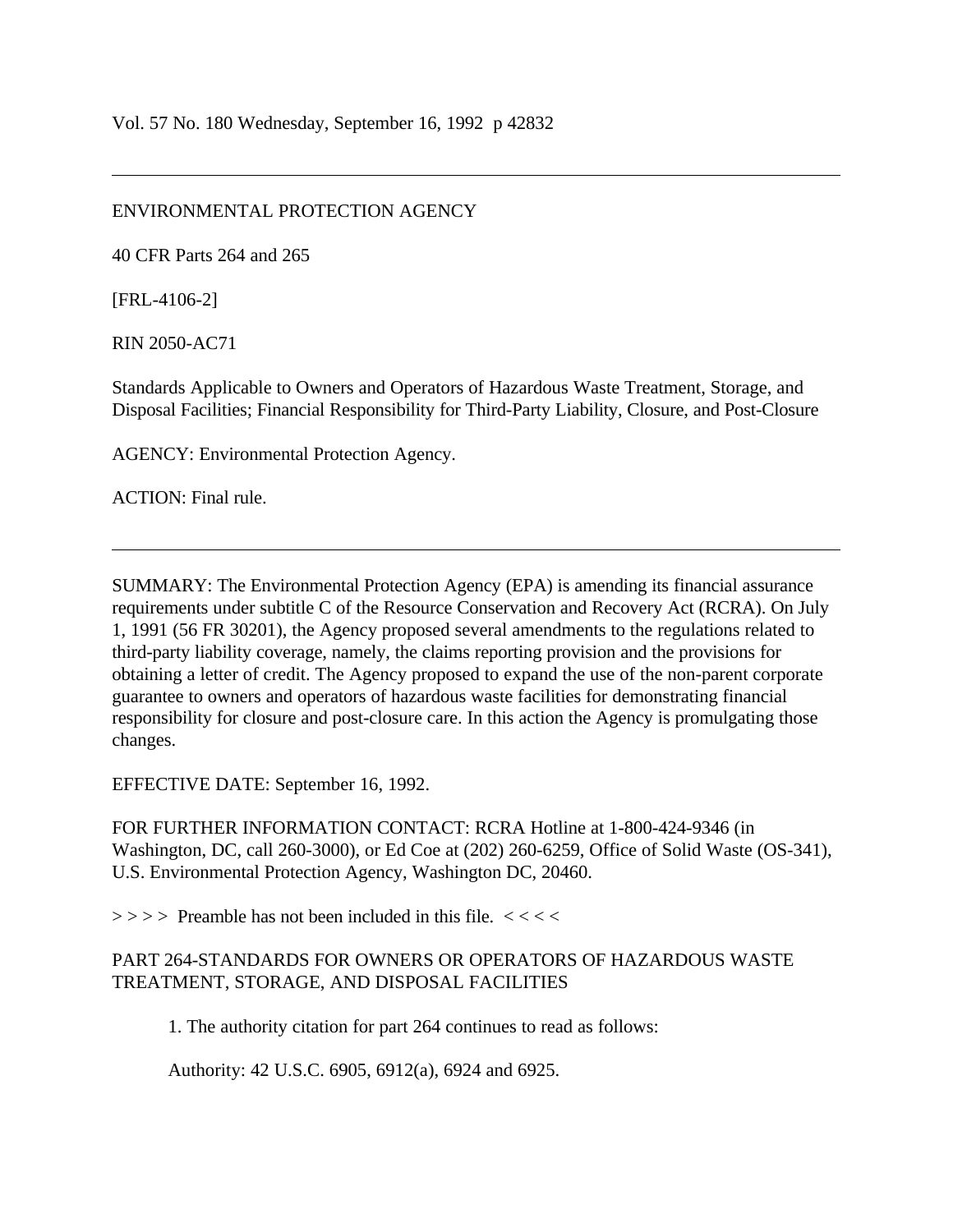2. Section 264.143 is amended by revising the introductory text of paragraph (f)(10) to read as follows:

264.143 Financial assurance for closure.

\* \* \* \* \*

 $(f)$  \* \* \*

(10) An owner or operator may meet the requirements of this section by obtaining a written guarantee. The guarantor must be the direct or higher-tier parent corporation of the owner or operator, a firm whose parent corporation is also the parent corporation of the owner or operator, or a firm with a "substantial business relationship" with the owner or operator. The guarantor must meet the requirements for owners or operators in paragraphs (f)(1) through (8) of this section and must comply with the terms of the guarantee. The wording of the guarantee must be identical to the wording specified in § 264.151(h). The certified copy of the guarantee must accompany the items sent to the Regional Administrator as specified in paragraph (f)(3) of this section. One of these items must be the letter from the guarantor's chief financial officer. If the guarantor's parent corporation is also the parent corporation of the owner or operator, the letter must describe the value received in consideration of the guarantee. If the guarantor is a firm with a "substantial business relationship" with the owner or operator, this letter must describe this "substantial business relationship" and the value received in consideration of the guarantee. The terms of the guarantee must provide that:

\* \* \* \* \*

3. Section 264.145 is amended by revising the introductory text of paragraph (f)(11) to read as follows:

§ 264.145 Financial assurance for post-closure care.

\* \* \* \* \*

 $(f)$  \* \* \*

(11) An owner or operator may meet the requirements for this section by obtaining a written guarantee. The guarantor must be the direct of higher-tier parent corporation of the owner or operator, a firm whose parent corporation is also the parent corporation of the owner or operator, or a firm with a "substantial business relationship" with the owner or operator. The guarantor must meet the requirements for owners or operators in paragraphs  $(f)(1)$  through  $(9)$  of this section and must comply with the terms of the guarantee. The wording of the guarantee must be identical to the wording specified in § 264.151(h). A certified copy of the guarantee must accompany the items sent to the Regional Administrator as specified in paragraph (f)(3) of this section. One of these items must be the letter from the guarantor's chief financial officer. If the guarantor's parent corporation is also the parent corporation of the owner or operator, the letter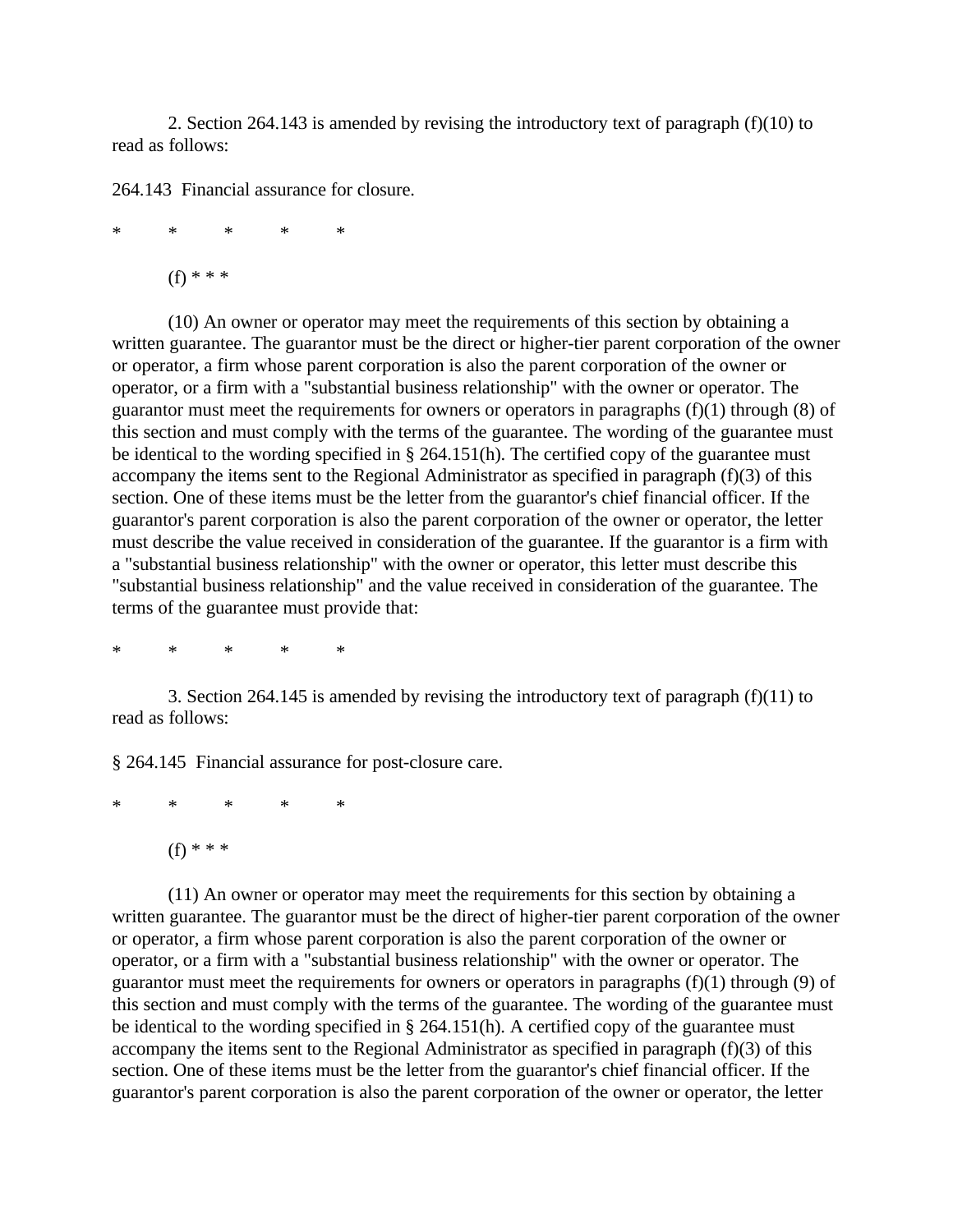must describe the value received in consideration of the guarantee. If the guarantor is a firm with a "substantial business relationship" with the owner or operator, this letter must describe this "substantial business relationship" and the value received in consideration of the guarantee. The terms of the guarantee must provide that:

\* \* \* \* \*

4. Section 264.147 is amended by revising paragraphs (a)(7), (b)(7), and (f)(6) and by adding new paragraphs (h)(4) and (h)(5) to read as follows:

§ 264.147 Liability requirements.

 $(a) * * *$ 

(7) An owner or operator shall notify the Regional Administrator in writing within 30 days whenever:

(i) A claim results in a reduction in the amount of financial assurance for liability coverage provided by a financial instrument authorized in paragraphs  $(a)(1)$  through  $(a)(6)$  of this section; or

(ii) A Certification of Valid Claim for bodily injury or property damages caused by a sudden or non-sudden accidental occurrence arising from the operation of a hazardous waste treatment, storage, or disposal facility is entered between the owner or operator and third-party claimant for liability coverage under paragraphs  $(a)(1)$  through  $(a)(6)$  of this section; or

(iii) A final court order establishing a judgment for bodily injury or property damage caused by a sudden or non-sudden accidental occurrence arising from the operation of a hazardous waste treatment, storage, or disposal facility is issued against the owner or operator or an instrument that is providing financial assurance for liability coverage under paragraphs (a)(1) through (a)(6) of this section.

(b) \* \* \*

(7) An owner or operator shall notify the Regional Administrator in writing within 30 days whenever:

(i) A Claim results in a reduction in the amount of financial assurance for liability coverage provided by a financial instrument authorized in paragraphs  $(b)(1)$  through  $(b)(6)$  of this section; or

(ii) A Certification of Valid Claim for bodily injury or property damages caused by a sudden or non-sudden accidental occurrence arising from the operation of a hazardous waste treatment, storage, or disposal facility is entered between the owner or operator and third-party claimant for liability coverage under paragraphs (b)(1) through (b)(6) of this section; or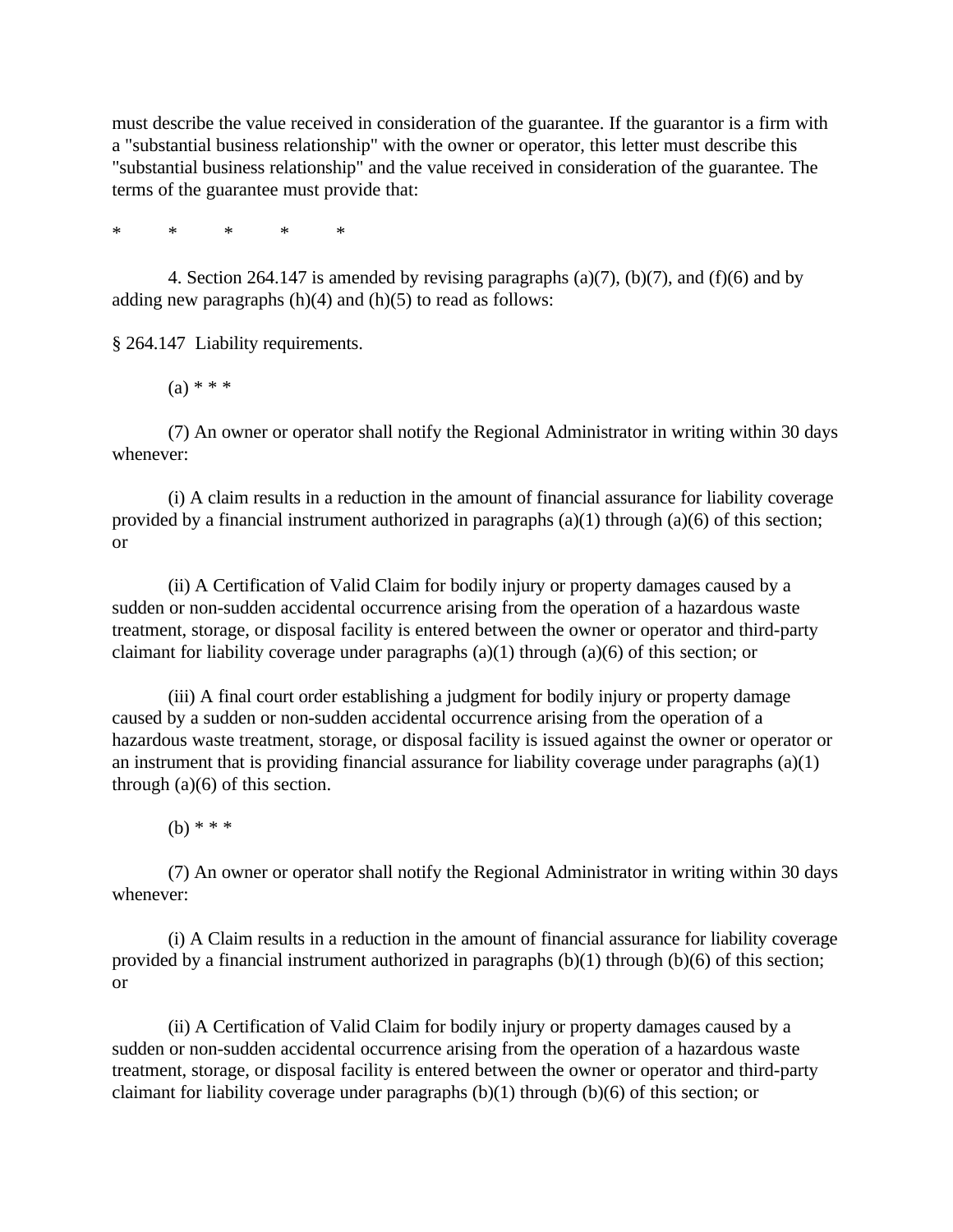(iii) A final court order establishing a judgment for bodily injury or property damage caused by a sudden or non-sudden accidental occurrence arising from the operation of a hazardous waste treatment, storage, or disposal facility is issued against the owner or operator or an instrument that is providing financial assurance for liability coverage under paragraphs (b)(1) through (b)(6) of this section.

$$
\begin{array}{lccccccc}\n\ast & & \ast & & \ast & & \ast \\
\end{array}
$$

(f) \* \* \*

(6) If the owner or operator no longer meets the requirements of paragraph  $(f)(1)$  of this section, he must obtain insurance, a letter of credit, a surety bond, a trust fund, or a guarantee for the entire amount of required liability coverage as specified in this section. Evidence of liability coverage must be submitted to the Regional Administrator within 90 days after the end of the fiscal year for which the year-end financial data show that the owner or operator no longer meets the test requirements.

\* \* \* \* \*

(h) \* \* \*

(4) An owner or operator who uses a letter of credit to satisfy the requirements of this section may also establish a standby trust fund. Under the terms of such a letter of credit, all amounts paid pursuant to a draft by the trustee of the standby trust will be deposited by the issuing institution into the standby trust in accordance with instructions from the trustee. The trustee of the standby trust fund must be an entity which has the authority to act as a trustee and whose trust operations are regulated and examined by a Federal or State agency.

(5) The wording of the standby trust fund must be identical to the wording specified in § 264.151(n).

\* \* \* \* \*

5. Section 264.151 is amended by revising paragraphs (f), (g), (h), and (k) and adding a new paragraph (n) to read as follows:

§ 264.151 Wording of the instruments.

\* \* \* \* \*

(f) A letter from the chief financial officer, as specified in  $\S$  264.143(f) or 264.145(f), or  $\S$ 265.143(e) or 265.143(e) of this chapter, must be worded as follows, except that instructions in brackets are to be replaced with the relevant information and the brackets deleted:

Letter From Chief Financial Officer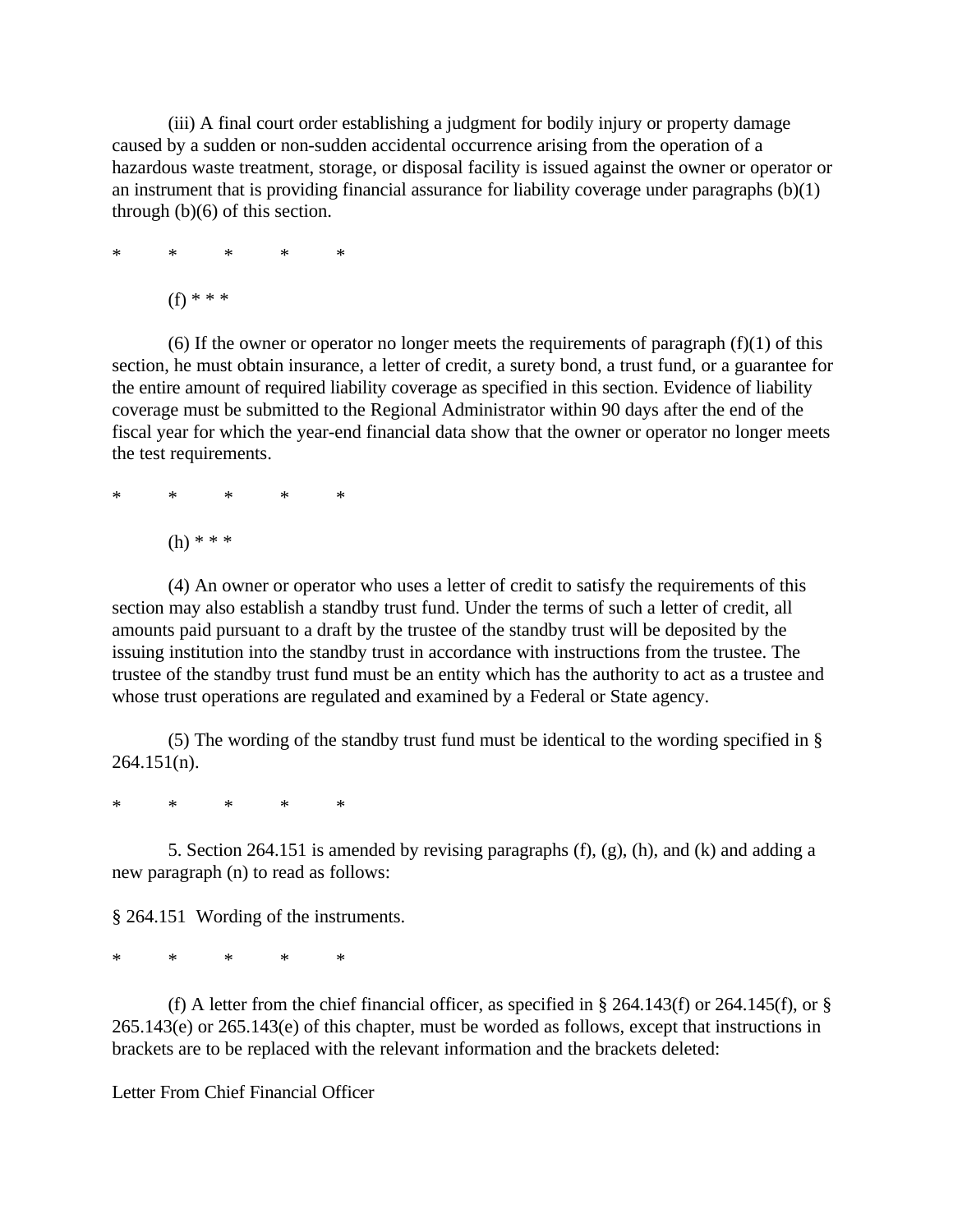[Address to Regional Administrator of every Region in which facilities for which financial responsibility is to be demonstrated through the financial test are located].

I am the chief financial officer of [name and address of firm]. This letter is in support of this firm's use of the financial test to demonstrate financial assurance for closure and/or postclosure costs, as specified in subpart H of 40 CFR parts 264 and 265.

[Fill out the following five paragraphs regarding facilities and associated cost estimates. If your firm has no facilities that belong in a particular paragraph, write "None" in the space indicated. For each facility, include its EPA Identification Number, name, address, and current closure and/or post-closure cost estimates. Identify each cost estimate as to whether it is for closure or post-closure care].

1. This firm is the owner or operator of the following facilities for which financial assurance for closure or post-closure care is demonstrated through the financial test specified in subpart H of 40 CFR parts 264 and 265. The current closure and/or post-closure cost estimates covered by the test are shown for each facility: .

2. This firm guarantees, through the guarantee specified in subpart H of 40 CFR parts 264 and 265, the closure or post-closure care of the following facilities owned or operated by the guaranteed party. The current cost estimates for the closure or post-closure care so guaranteed are shown for each facility: \_\_\_\_. The firm identified above is [insert one or more: (1) The direct or higher-tier parent corporation of the owner or operator; (2) owned by the same parent corporation as the parent corporation of the owner or operator, and receiving the following value in consideration of this guarantee  $\_\_$ ; or (3) engaged in the following substantial business relationship with the owner or operator  $\_\_\_$ , and receiving the following value in consideration of this guarantee ]. [Attach a written description of the business relationship or a copy of the contract establishing such relationship to this letter].

3. In States where EPA is not administering the financial requirements of subpart H of 40 CFR part 264 or 265, this firm, as owner or operator or guarantor, is demonstrating financial assurance for the closure or post-closure care of the following facilities through the use of a test equivalent or substantially equivalent to the financial test specified in subpart H of 40 CFR parts 264 and 265. The current closure and/or post-closure cost estimates covered by such a test are shown for each facility:  $\qquad$ .

4. This firm is the owner or operator of the following hazardous waste management facilities for which financial assurance for closure or, if a disposal facility, post-closure care, is not demonstrated either to EPA or a State through the financial test or any other financial assurance mechanism specified in subpart H of 40 CFR parts 264 and 265 or equivalent or substantially equivalent State mechanisms. The current closure and/or post-closure cost estimates not covered by such financial assurance are shown for each facility:  $\qquad$ .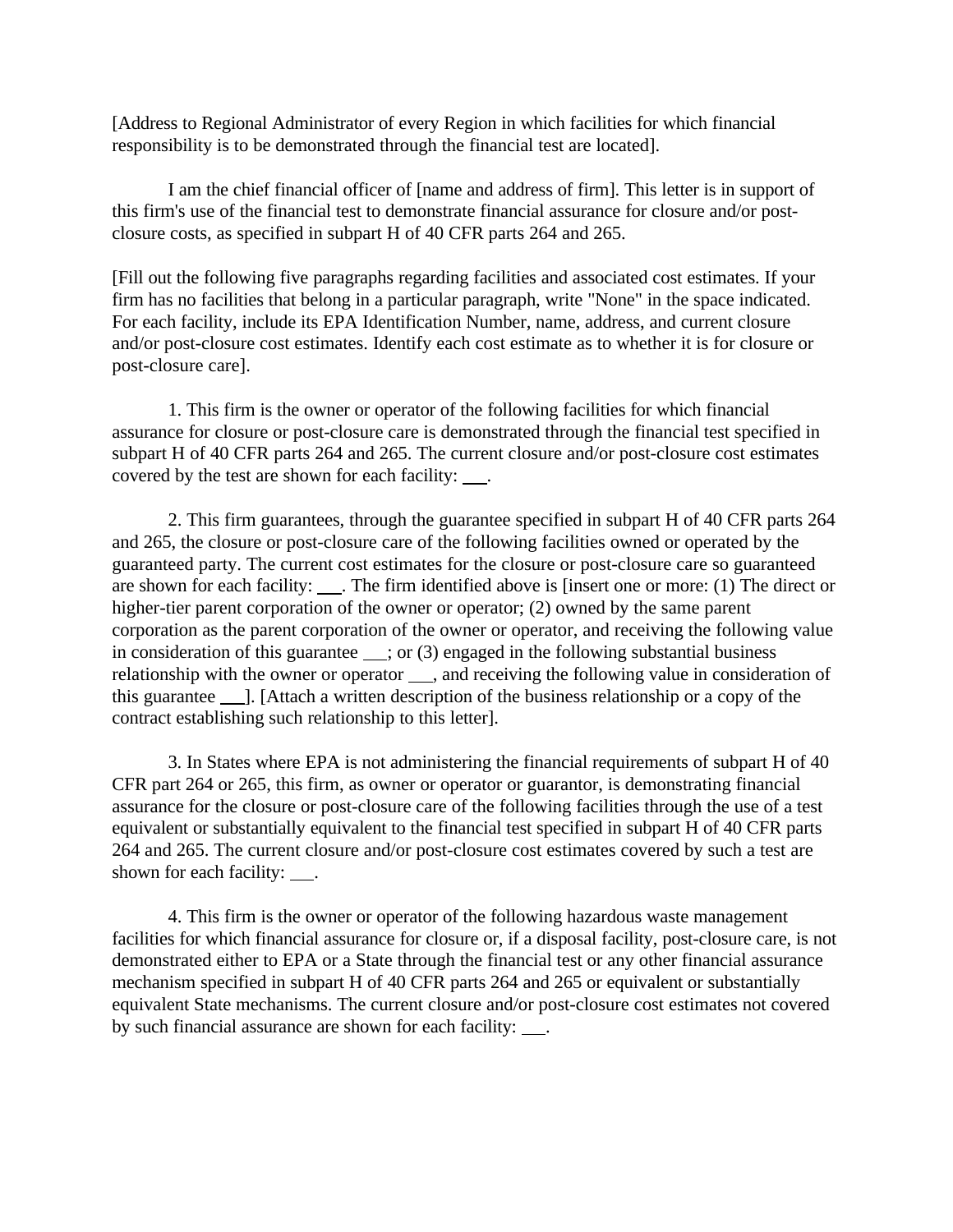5. This firm is the owner or operator of the following UIC facilities for which financial assurance for plugging and abandonment is required under part 144. The current closure cost estimates as required by 40 CFR 144.62 are shown for each facility: \_\_\_.

This firm [insert "is required" or "is not required"] to file a Form 10K with the Securities and Exchange Commission (SEC) for the latest fiscal year.

The fiscal year of this firm ends on [month, day]. The figures for the following items marked with an asterisk are derived from this firm's independently audited, year-end financial statements for the latest completed fiscal year, ended [date].

[Fill in Alternative I if the criteria of paragraph  $(f)(1)(i)$  of § 264.143 or § 264.145, or of paragraph (e)(1)(i) of  $\S$  265.143 or  $\S$  265.145 of this chapter are used. Fill in Alternative II if the criteria of paragraph  $(f)(1)(ii)$  of § 264.143 or § 264.145, or of paragraph (e)(1)(ii) of § 265.143 or § 265.145 of this chapter are used.]

#### Alternative I

1. Sum of current closure and post-closure cost estimate [total of all cost estimates shown in the five paragraphs above] \$

\*2. Total liabilities [if any portion of the closure or post-closure cost estimates is included in total liabilities, you may deduct the amount of that portion from this line and add that amount to lines 3 and 4] \$

\*3. Tangible net worth \$

 $*4.$  Net worth  $\S$ 

\*5. Current assets \$

\*6. Current liabilities \$

7. Net working capital [line 5 minus line 6] \$

\*8. The sum of net income plus depreciation, depletion, and amortization \$

\*9. Total assets in U.S. (required only if less than 90% of firm's assets are located in the  $U.S.$ ) \$

10. Is line 3 at least \$10 million? (Yes/No)

11. Is line 3 at least 6 times line 1? (Yes/No)

12. Is line 7 at least 6 times line 1? (Yes/No)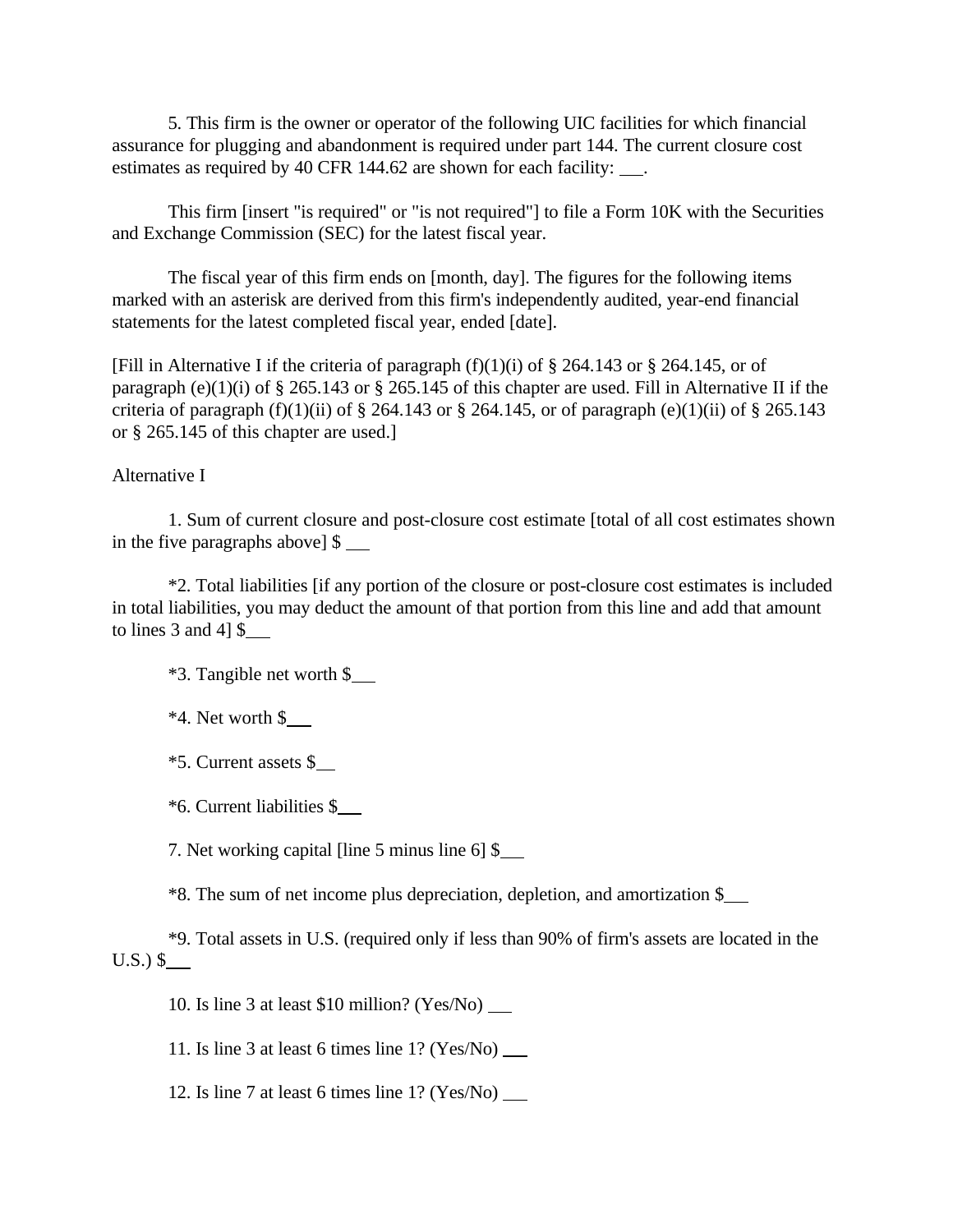\*13. Are at least 90% of firm's assets located in the U.S.? If not, complete line 14 (Yes/No)

14. Is line 9 at least 6 times line 1? (Yes/No)

15. Is line 2 divided by line 4 less than 2.0? (Yes/No)

16. Is line 8 divided by line 2 greater than 0.1? (Yes/No)

17. Is line 5 divided by line 6 greater than 1.5? (Yes/No)

#### Alternative II

1. Sum of current closure and post-closure cost estimates [total of all cost estimates shown in the five paragraphs above] \$

2. Current bond rating of most recent issuance of this firm and name of rating service

3. Date of issuance of bond

4. Date of maturity of bond

\*5. Tangible net worth [if any portion of the closure and post-closure cost estimates is included in "total liabilities" on your firm's financial statements, you may add the amount of that portion to this line] \$

\*6. Total assets in U.S. (required only if less than 90% of firm's assets are located in the  $U.S.$ ) \$

7. Is line 5 at least \$10 million ? (Yes/No)

8. Is line 5 at least 6 times line 1? (Yes/No)

\*9. Are at least 90% of firm's assets located in the U.S.? If not, complete line 10 (Yes/No)

 $\overline{a}$ 

10. Is line 6 at least 6 times line 1? (Yes/No)

I hereby certify that the wording of this letter is identical to the wording specified in 40 CFR 264.151(f) as such regulations were constituted on the date shown immediately below.

[Signature]

[Name]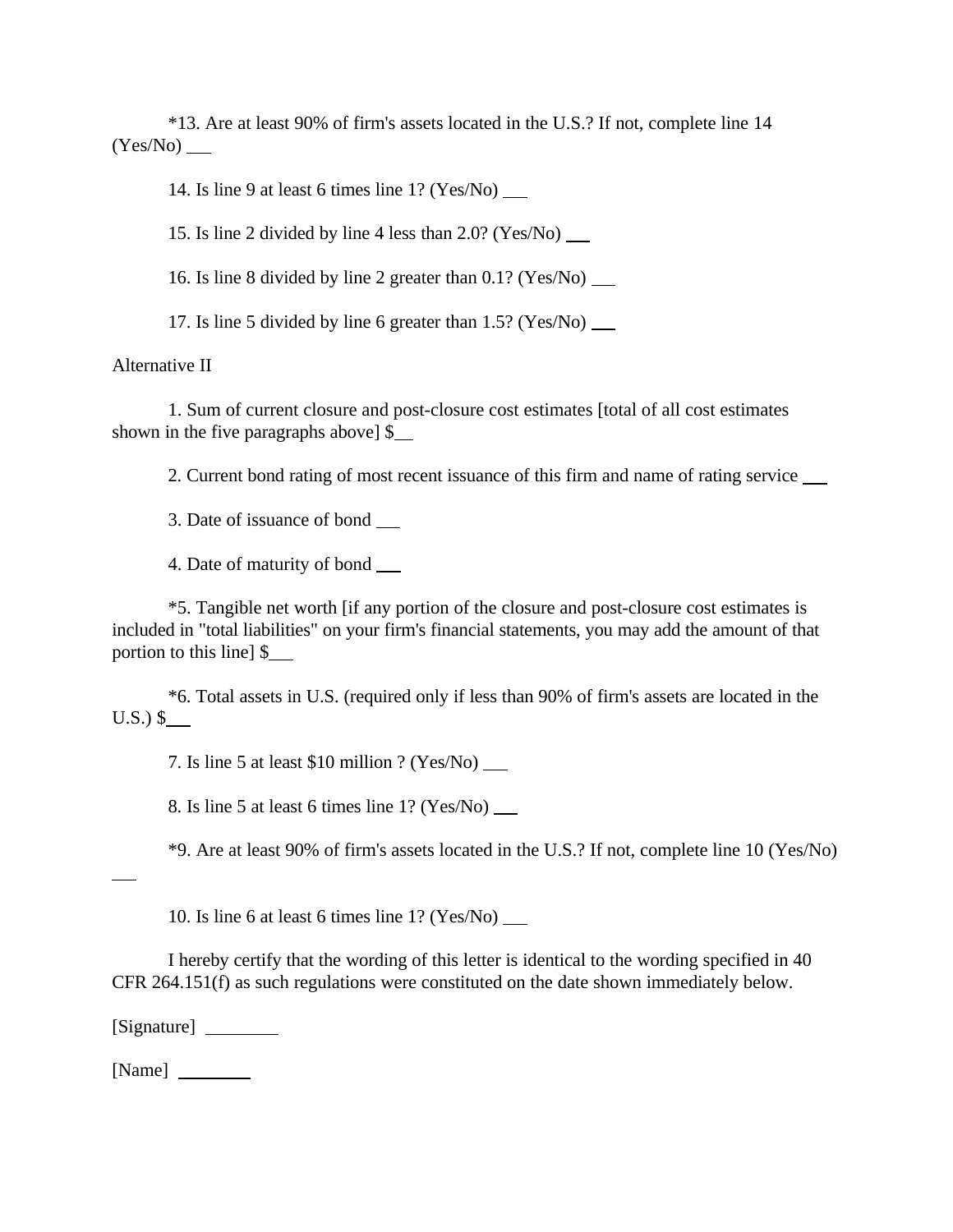[Title]

 $[Date] \_\_$ 

(g) A letter from the chief financial officer, as specified in § 264.147(f) or § 265.147(f) of this chapter, must be worded as follows, except that instructions in brackets are to be replaced with the relevant information and the brackets deleted.

## Letter From Chief Financial Officer

[Address to Regional Administrator of every Region in which facilities for which financial responsibility is to be demonstrated through the financial test are located].

I am the chief financial officer of [firm's name and address]. This letter is in support of the use of the financial test to demonstrate financial responsibility for liability coverage [insert "and closure and/or post-closure care" if applicable] as specified in subpart H of 40 CFR parts 264 and 265.

[Fill out the following paragraphs regarding facilities and liability coverage. If there are no facilities that belong in a particular paragraph, write "None" in the space indicated. For each facility, include its EPA Identification Number, name, and address].

The firm identified above is the owner or operator of the following facilities for which liability coverage for [insert "sudden" or "nonsudden" or "both sudden and nonsudden"] accidental occurrences is being demonstrated through the financial test specified in subpart H of 40 CFR parts 264 and 265:

The firm identified above guarantees, through the guarantee specified in subpart H of 40 CFR parts 264 and 265, liability coverage for [insert "sudden" or "nonsudden" of "both sudden and nonsudden"] accidental occurrences at the following facilities owned or operated by the following: \_\_\_\_. The firm identified above is [insert one or more: (1) The direct or higher-tier parent corporation of the owner or operator; (2) owned by the same parent corporation as the parent corporation of the owner or operator, and receiving the following value in consideration of this guarantee  $\equiv$ ; or (3) engaged in the following substantial business relationship with the owner or operator , and receiving the following value in consideration of this guarantee ]. [Attach a written description of the business relationship or a copy of the contract establishing such relationship to this letter.]

[If you are using the financial test to demonstrate coverage of both liability and closure and post-closure care, fill in the following five paragraphs regarding facilities and associated closure and post-closure cost estimates. If there are no facilities that belong in a particular paragraph, write "None" in the space indicated. For each facility, include its EPA identification number, name, address, and current closure and/or post-closure cost estimates. Identify each cost estimate as to whether it is for closure or post-closure care.]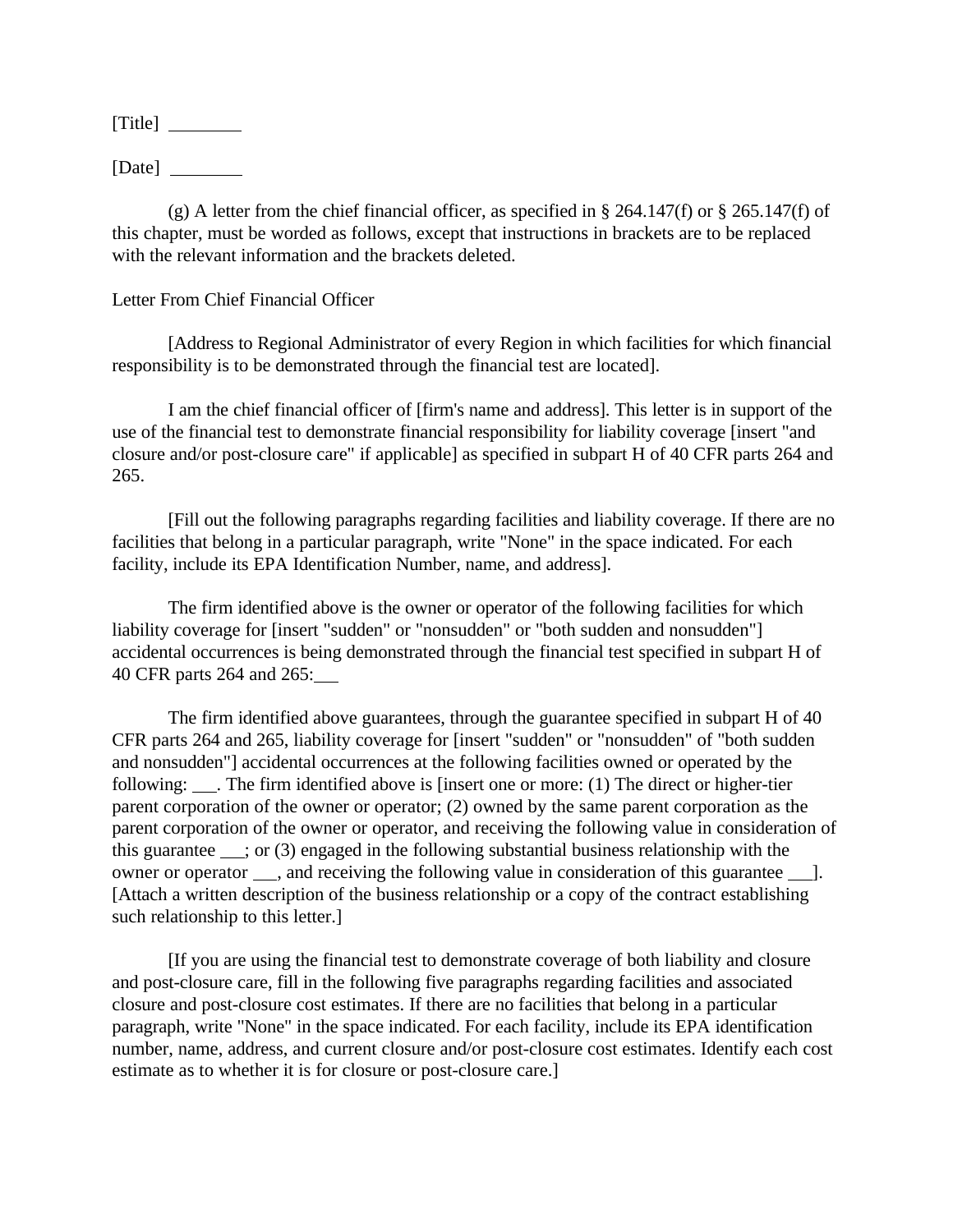1. The firm identified above owns or operates the following facilities for which financial assurance for closure or post-closure care or liability coverage is demonstrated through the financial test specified in subpart H of 40 CFR parts 264 and 265. The current closure and/or post-closure cost estimate covered by the test are shown for each facility: .

2. The firm identified above guarantees, through the guarantee specified in subpart H of 40 CFR parts 264 and 265, the closure and post-closure care or liability coverage of the following facilities owned or operated by the guaranteed party. The current cost estimates for closure or post-closure care so guaranteed are shown for each facility: \_\_\_.

3. In States where EPA is not administering the financial requirements of subpart H of 40 CFR parts 264 and 265, this firm is demonstrating financial assurance for the closure or postclosure care of the following facilities through the use of a test equivalent or substantially equivalent to the financial test specified in subpart H or 40 CFR parts 264 and 265. The current closure or post-closure cost estimates covered by such a test are shown for each facility:  $\qquad$ .

4. The firm identified above owns or operates the following hazardous waste management facilities for which financial assurance for closure or, if a disposal facility, post-closure care, is not demonstrated either to EPA or a State through the financial test or any other financial assurance mechanisms specified in subpart H of 40 CFR parts 264 and 265 or equivalent or substantially equivalent State mechanisms. The current closure and/or post-closure cost estimates not covered by such financial assurance are shown for each facility:  $\qquad$ .

5. This firm is the owner or operator or guarantor of the following UIC facilities for which financial assurance for plugging and abandonment is required under part 144 and is assured through a financial test. The current closure cost estimates as required by 40 CFR 144.62 are shown for each facility: .

This firm [insert "is required" or "is not required"] to file a Form 10K with the Securities and Exchange Commission (SEC) for the latest fiscal year.

The fiscal year of this firm ends on [month, day]. The figures for the following items marked with an asterisk are derived from this firm's independently audited, year-end financial statements for the latest completed fiscal year, ended [date].

Part A. Liability Coverage for Accidental Occurrences

[Fill in Alternative I if the criteria of paragraph  $(f)(1)(i)$  of § 264.147 or § 265.147 are used. Fill in Alternative II if the criteria of paragraph  $(f)(1)(ii)$  of § 264.147 or § 265.147 are used.]

### Alternative I

1. Amount of annual aggregate liability coverage to be demonstrated \$ .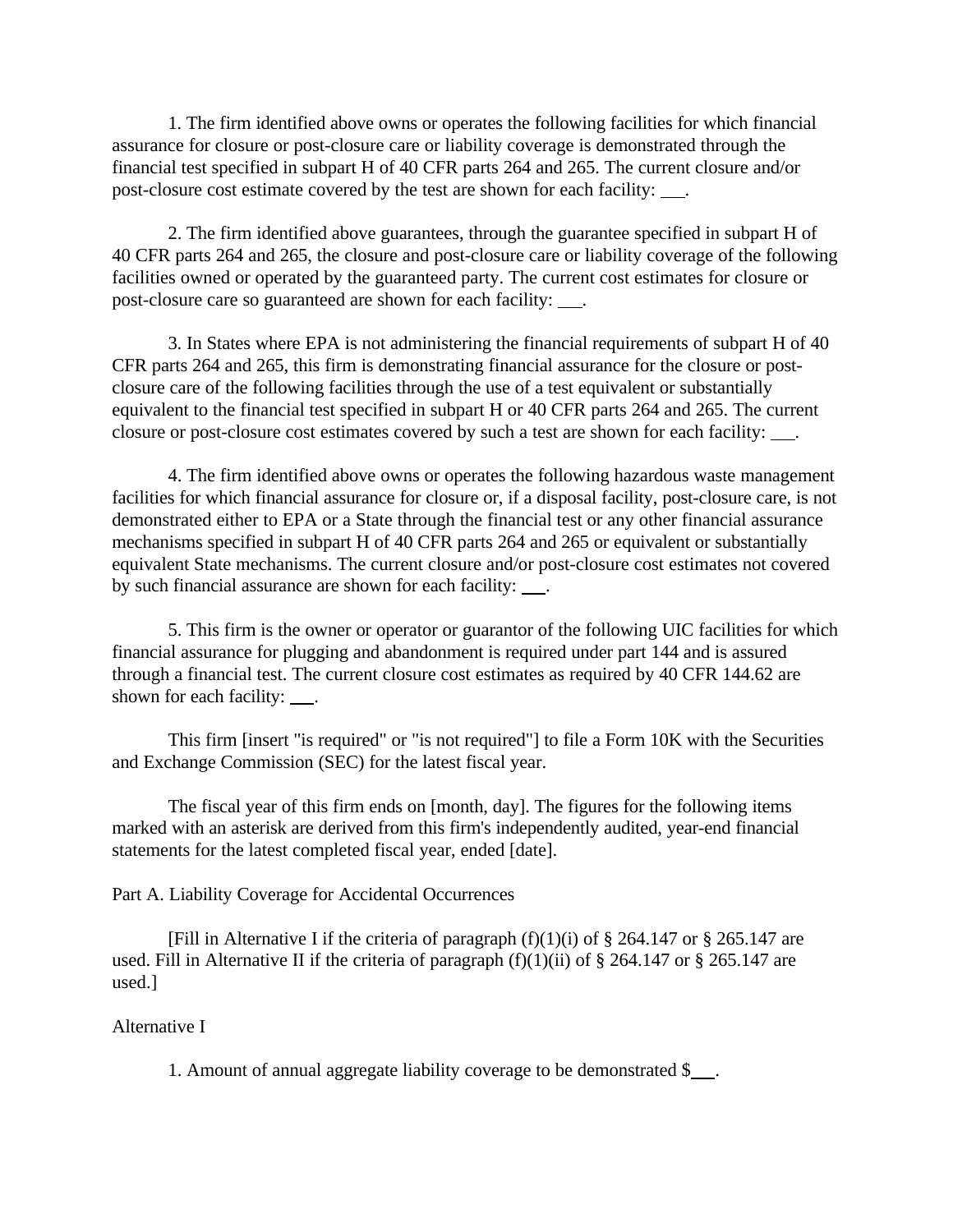- \*2. Current assets \$ .
- $*3$ . Current  $\$\_\_$ .

4. Net working capital (line 2 minus line 3)  $\frac{1}{2}$ .

- $*5$ . Tangible net worth \$ $\ldots$ .
- $*6$ . If less than 90% of assets are located in the U.S., give total U.S. assets \$

7. Is line 5 at least  $$10$  million? (Yes/No) ....

8. Is line 4 at least 6 times line  $1?$  (Yes/No)  $\qquad$ .

9. Is line 5 at least 6 times line  $1?$  (Yes/No)  $\qquad$ .

\*10. Are at least 90% of assets located in the U.S.? (Yes/No) . If not, complete line 11.

11. Is line 6 at least 6 times line  $1?$  (Yes/No)  $\qquad$ .

## Alternative II

- 1. Amount of annual aggregate liability coverage to be demonstrated \$
- 2. Current bond rating of most recent issuance and name of rating service .
- 3. Date of issuance of bond .
- 4. Date of maturity of bond \_\_\_\_\_\_.
- $*5$ . Tangible net worth \$ $\ldots$ .

\*6. Total assets in U.S. (required only if less than 90% of assets are located in the U.S.)

 $\mathbb{S}$  .

7. Is line 5 at least  $$10$  million? (Yes/No) ....

8. Is line 5 at least 6 times line  $1?$   $\qquad$ .

9. Are at least 90% of assets located in the U.S.? If not, complete line 10. (Yes/No) ...

10. Is line 6 at least 6 times line 1? \_\_\_.

[Fill in part B if you are using the financial test to demonstrate assurance of both liability coverage and closure or post-closure care.]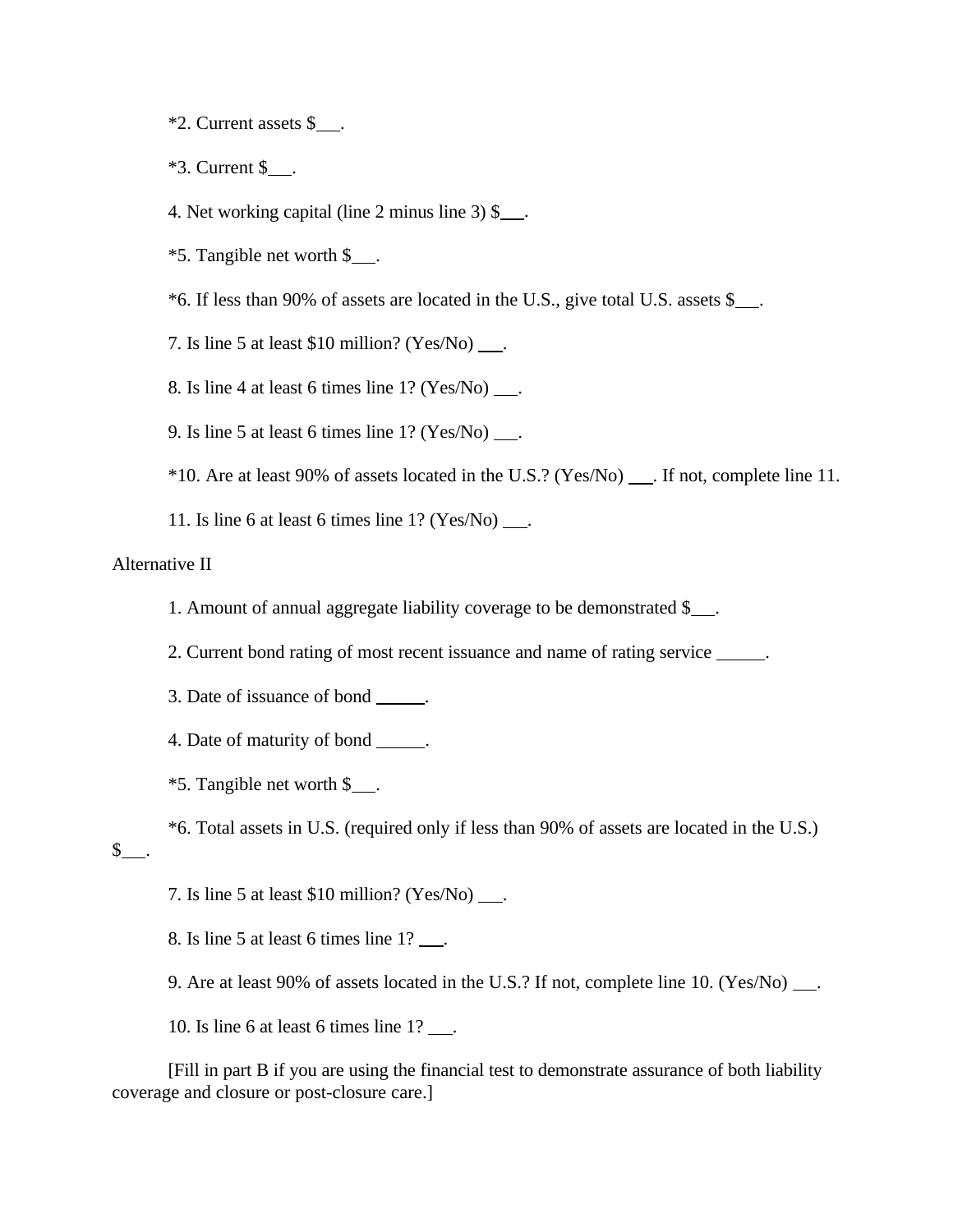Part B. Closure or Post-Closure Care and Liability Coverage

[Fill in Alternative I if the criteria of paragraphs  $(f)(1)(i)$  of § 264.143 or § 264.145 and (f)(1)(i) of  $\S$  264.147 are used or if the criteria of paragraphs (e)(1)(i) of  $\S$  265.143 or  $\S$  265.145 and (f)(1)(i) of § 265.147 are used. Fill in Alternative II if the criteria of paragraphs (f)(1)(ii) of § 264.143 or § 264.145 and (f)(1)(ii) of § 264.147 are used or if the criteria of paragraphs (e)(1)(i) of § 265.143 or § 265.145 and (f)(1)(ii) of § 265.147 are used.]

Alternative I

1. Sum of current closure and post-closure cost estimates (total of all cost estimates listed above)  $\frac{1}{2}$ 

2. Amount of annual aggregate liability coverage to be demonstrated \$

3. Sum of lines 1 and 2 \$

\*4. Total liabilities (if any portion of your closure or post-closure cost estimates is included in your total liabilities, you may deduct that portion from this line and add that amount to lines  $5$  and  $6$ )  $\$$ 

\*5. Tangible net worth \$

\*6. Net worth \$

\*7. Current assets \$

\*8. Current liabilities \$

9. Net working capital (line 7 minus line 8) \$

10. The sum of net income plus depreciation, depletion, and amortization \$

\*11. Total assets in U.S. (required only if less than 90% of assets are located in the U.S.)

 $\frac{1}{2}$ 

12. Is line 5 at least \$10 million? (Yes/No)

13. Is line 5 at least 6 times line 3? (Yes/No)

14. Is line 9 at least 6 times line 3? (Yes/No)

\*15. Are at least 90% of assets located in the U.S.? (Yes/No) If, not, complete line 16.

16. Is line 11 at least 6 times line 3? (Yes/No)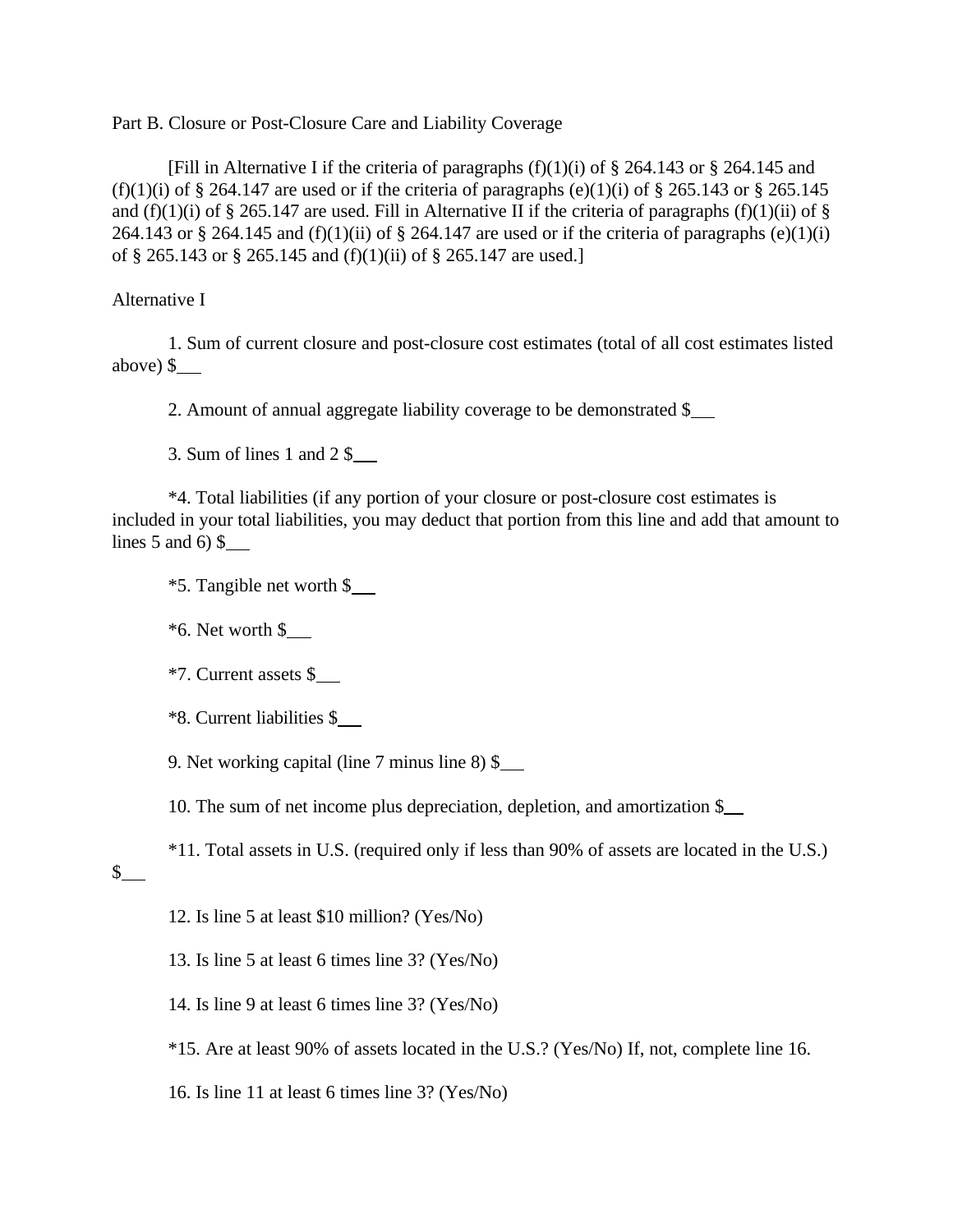17. Is line 4 divided by line 6 less than 2.0? (Yes/No)

18. Is line 10 divided by line 4 greater than 0.1? (Yes/No)

19. Is line 7 divided by line 8 greater than 1.5? (Yes/No)

Alternative II

1. Sum of current closure and post-closure cost estimates (total of all cost estimates listed above) \$

2. Amount of annual aggregate liability coverage to be demonstrated \$

3. Sum of lines 1 and 2 \$

4. Current bond rating of most recent issuance and name of rating service

5. Date of issuance of bond

6. Date of maturity of bond

\*7. Tangible net worth (if any portion of the closure or post-closure cost estimates is included in "total liabilities" on your financial statements you may add that portion to this line)  $\frac{1}{2}$ 

\*8. Total assets in the U.S. (required only if less than 90% of assets are located in the  $U.S.$ ) \$

9. Is line 7 at least \$10 million? (Yes/No)

10. Is line 7 at least 6 times line 3? (Yes/No)

\*11. Are at least 90% of assets located in the U.S.? (Yes/No) If not complete line 12.

12. Is line 8 at least 6 times line 3? (Yes/No)

I hereby certify that the wording of this letter is identical to the wording specified in 40 CFR 264.151(g) as such regulations were constituted on the date shown immediately below.

[Signature]

[Name]

[Title]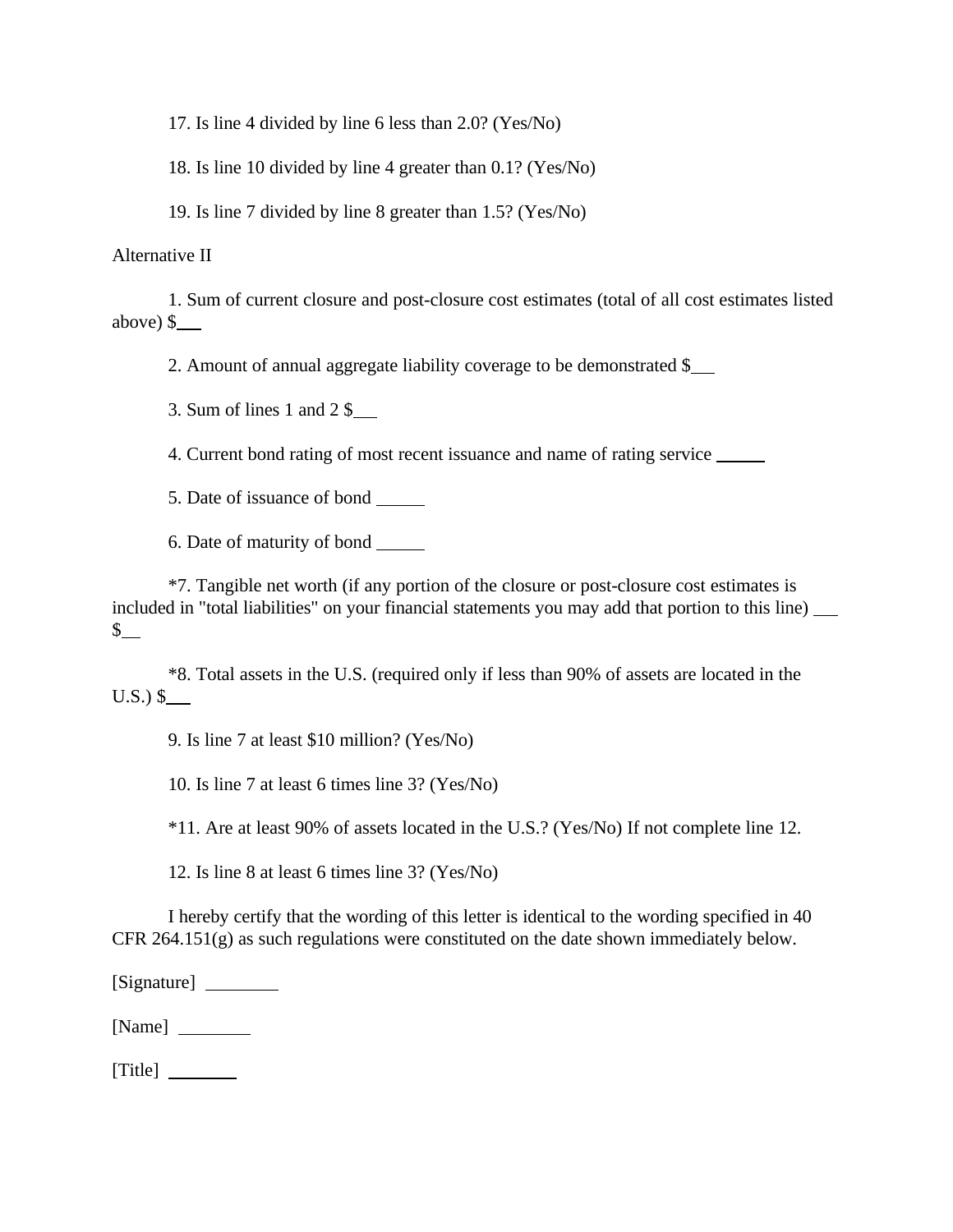[Date]

(h)(1) A corporate guarantee, as specified in  $\S$  264.143(f) or  $\S$  264.145(f), or  $\S$ 265.143(e) or § 265.145(e) of this chapter, must be worded as follows, except that instructions in brackets are to be replaced with the relevant information and the brackets deleted:

### Corporate Guarantee for Closure or Post-Closure Care

Guarantee made this [date] by [name of guaranteeing entity], a business corporation organized under the laws of the State of [insert name of State], herein referred to as guarantor. This guarantee is made on behalf of the [owner or operator] of [business address], which is [one of the following: "our subsidiary"; "a subsidiary of [name and address of common parent corporation], of which guarantor is a subsidiary"; or "an entity with which guarantor has a substantial business relationship, as defined in 40 CFR [either 264.141(h) or 265.141(h)]" to the United States Environmental Protection Agency (EPA).

#### Recitals

1. Guarantor meets or exceeds the financial test criteria and agrees to comply with the reporting requirements for guarantors as specified in 40 CFR 264.143(f), 264.145(f), 265.143(e), and 265.145(e).

2. [Owner or operator] owns or operates the following hazardous waste management facility(ies) covered by this guarantee: [List for each facility: EPA Identification Number, name, and address. Indicate for each whether guarantee is for closure, post-closure care, or both.]

3. "Closure plans" and "post-closure plans" as used below refer to the plans maintained as required by subpart G of 40 CFR parts 264 and 265 for the closure and post-closure care of facilities as identified above.

4. For value received from [owner or operator], guarantor guarantees to EPA that in the event that [owner or operator] fails to perform [insert "closure," "post-closure care" or "closure and post-closure care"] of the above facility(ies) in accordance with the closure or post-closure plans and other permit or interim status requirements whenever required to do so, the guarantor shall do so or establish a trust fund as specified in subpart H of 40 CFR part 264 or 265, as applicable, in the name of [owner or operator] in the amount of the current closure or postclosure cost estimates as specified in subpart H of 40 CFR parts 264 and 265.

5. Guarantor agrees that if, at the end of any fiscal year before termination of this guarantee, the guarantor fails to meet the financial test criteria, guarantor shall send within 90 days, by certified mail, notice to the EPA Regional Administrator(s) for the Region(s) in which the facility(ies) is(are) located and to [owner or operator] that he intends to provide alternate financial assurance as specified in subpart H of 40 CFR part 264 or 265, as applicable, in the name of [owner or operator]. Within 120 days after the end of such fiscal year, the guarantor shall establish such financial assurance unless [owner or operator] has done so.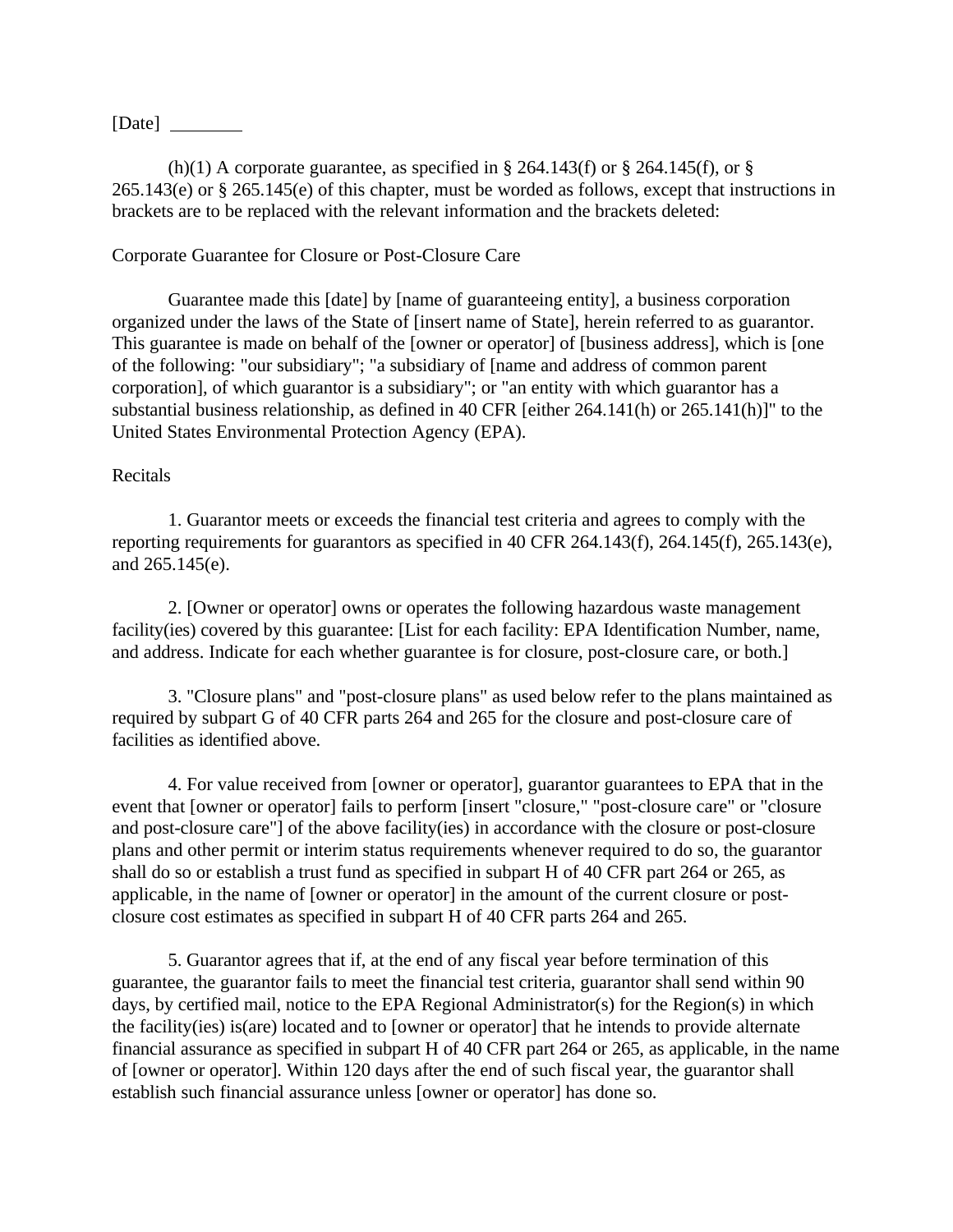6. The guarantor agrees to notify the EPA Regional Administrator by certified mail, of a voluntary or involuntary proceeding under Title 11 (Bankruptcy), U.S. Code, naming guarantor as debtor, within 10 days after commencement of the proceeding.

7. Guarantor agrees that within 30 days after being notified by an EPA Regional Administrator of a determination that guarantor no longer meets the financial test criteria or that he is disallowed from continuing as a guarantor of closure or post-closure care, he shall establish alternate financial assurance as specified in subpart H of 40 CFR part 264 or 265, as applicable, in the name of [owner or operator] unless [owner or operator] has done so.

8. Guarantor agrees to remain bound under this guarantee notwithstanding any or all of the following: amendment or modification of the closure or post-closure plan, amendment or modification of the permit, the extension or reduction of the time of performance of closure or post-closure, or any other modification or alteration of an obligation of the owner or operator pursuant to 40 CFR part 264 or 265.

9. Guarantor agrees to remain bound under this guarantee for as long as [owner or operator] must comply with the applicable financial assurance requirements of subpart H of 40 CFR parts 264 and 265 for the above-listed facilities, except as provided in paragraph 10 of this agreement.

10. [Insert the following language if the guarantor is (a) a direct or higher-tier corporate parent, or (b) a firm whose parent corporation is also the parent corporation of the owner or operator]:

Guarantor may terminate this guarantee by sending notice by certified mail to the EPA Regional Administrator(s) for the Region(s) in which the facility(ies) is(are) located and to [owner or operator], provided that this guarantee may not be terminated unless and until [the owner or operator] obtains, and the EPA Regional Administrator(s) approve(s), alternate closure and/or post-closure care coverage complying with 40 CFR 264.143, 264.145, 265.143, and/or 265.145.

[Insert the following language if the guarantor is a firm qualifying as a guarantor due to its "substantial business relationship" with its owner or operator]

Guarantor may terminate this guarantee 120 days following the receipt of notification, through certified mail, by the EPA Regional Administrator(s) for the Region(s) in which the facility(ies) is(are) located and by [the owner or operator].

11. Guarantor agrees that if [owner or operator] fails to provide alternate financial assurance as specified in subpart H of 40 CFR part 264 or 265, as applicable, and obtain written approval of such assurance from the EPA Regional Administrator(s) within 90 days after a notice of cancellation by the guarantor is received by an EPA Regional Administrator from guarantor, guarantor shall provide such alternate financial assurance in the name of [owner or operator].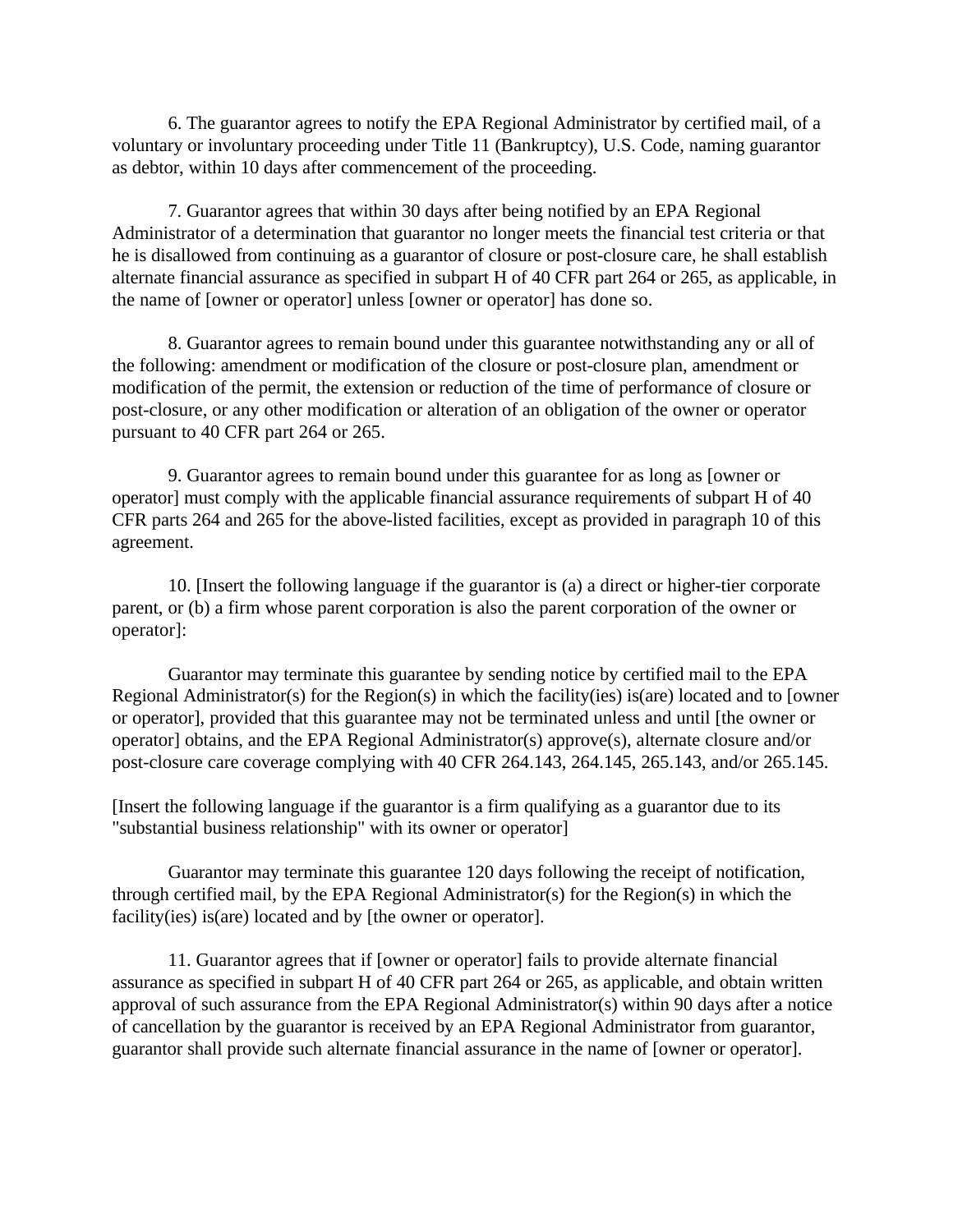12. Guarantor expressly waives notice of acceptance of this guarantee by the EPA or by [owner or operator]. Guarantor also expressly waives notice of amendments or modifications of the closure and/or post-closure plan and of amendments or modifications of the facility permit(s).

I hereby certify that the wording of this guarantee is identical to the wording specified in 40 CFR 264.151(h) as such regulations were constituted on the date first above written.

Effective date:

[Name of guarantor]

[Authorized signature for guarantor] \_\_\_\_\_\_\_\_\_

[Name of person signing]

[Title of person signing]

Signature of witness or notary:

(2) A guarantee, as specified in  $\S 264.147(g)$  or  $\S 265.147(g)$  of this chapter, must be worded as follows, except that instructions in brackets are to be replaced with the relevant information and the brackets deleted:

### Guarantee for Liability Coverage

Guarantee made this [date] by [name of guaranteeing entity], a business corporation organized under the laws of [if incorporated within the United States insert "the State of " and insert name of State; if incorporated outside the United States insert the name of the country in which incorporated, the principal place of business within the United States, and the name and address of the registered agent in the State of the principal place of business], herein referred to as guarantor. This guarantee is made on behalf of [owner or operator] of [business address], which is one of the following: "our subsidiary;" "a subsidiary of [name and address of common parent corporation], or which guarantor is a subsidiary;" or "an entity with which guarantor has a substantial business relationship, as defined in 40 CFR [either 264.141(h)]", to any and all third parties who have sustained or may sustain bodily injury or property damage caused by [sudden and/or nonsudden] accidental occurrences arising from operation of the facility(ies) covered by this guarantee.

#### Recitals

1. Guarantor meets or exceeds the financial test criteria and agrees to comply with the reporting requirements for guarantors as specified in 40 CFR 264.147(g) and 265.147(g).

2. [Owner or operator] owns or operates the following hazardous waste management facility(ies) covered by this guarantee: [List for each facility: EPA identification number, name,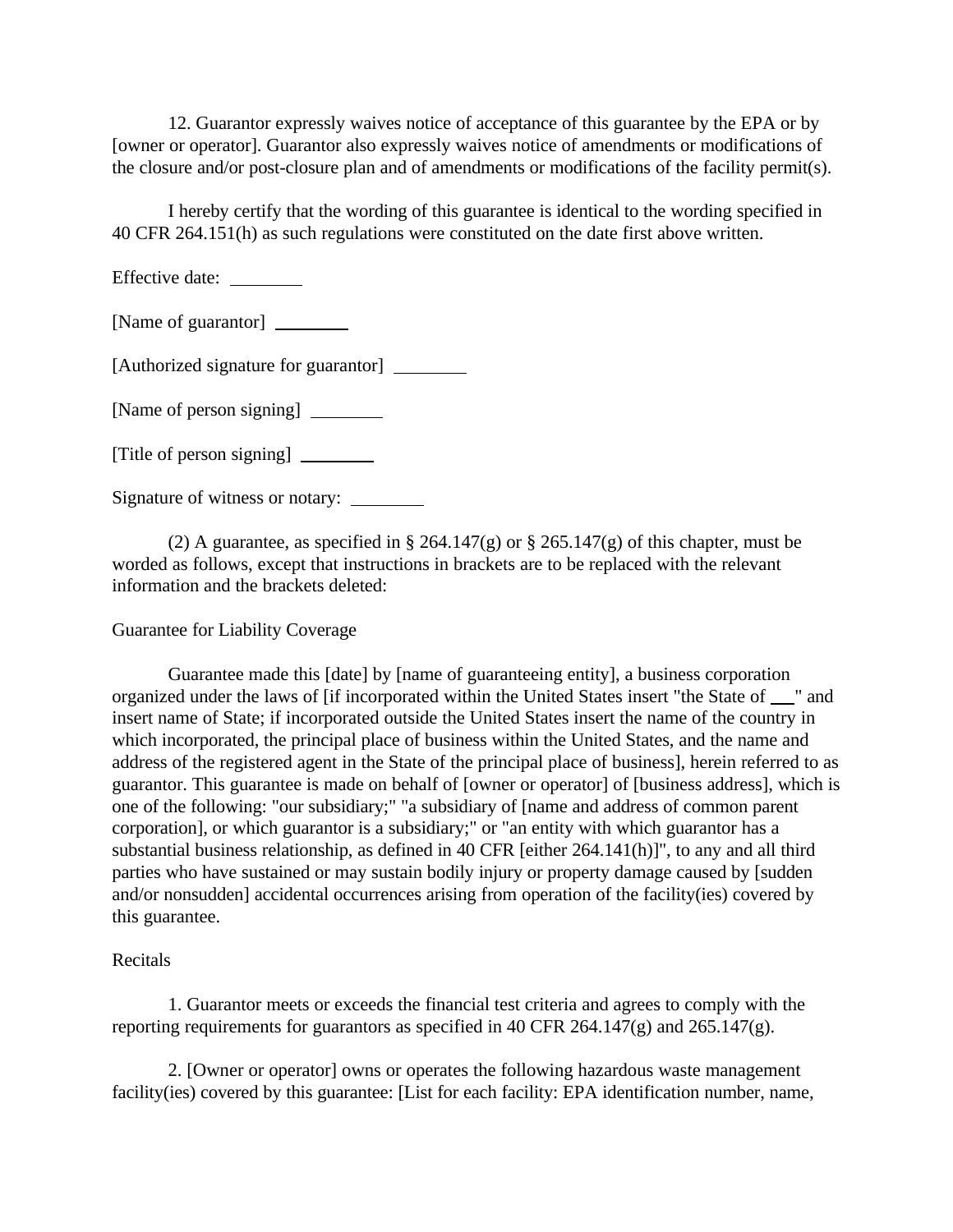and address; and if guarantor is incorporated outside the United States list the name and address of the guarantor's registered agent in each State.] This corporate guarantee satisfies RCRA thirdparty liability requirements for [insert "sudden" or "nonsudden" or "both sudden and nonsudden"] accidental occurrences in above-named owner or operator facilities for coverage in the amount of [insert dollar amount] for each occurrence and [insert dollar amount] annual aggregate.

3. For value received from [owner or operator], guarantor guarantees to any and all third parties who have sustained or may sustain bodily injury or property damage caused by [sudden and/or nonsudden] accidental occurrences arising from operations of the facility(ies) covered by this guarantee that in the event that [owner or operator] fails to satisfy a judgment or award based on a determination of liability for bodily injury or property damage to third parties caused by [sudden and/or nonsudden] accidental occurrences, arising from the operation of the abovenamed facilities, or fails to pay an amount agreed to in settlement of a claim arising from or alleged to arise from such injury or damage, the guarantor will satisfy such judgment(s), award(s) or settlement agreement(s) up to the limits of coverage identified above.

4. Such obligation does not apply to any of the following:

(a) Bodily injury or property damage for which [insert owner or operator] is obligated to pay damages by reason of the assumption of liability in a contract or agreement. This exclusion does not apply to liability for damages that [insert owner or operator] would be obligated to pay in the absence of the contract or agreement.

(b) Any obligation of [insert owner or operator] under a workers' compensation, disability benefits, or unemployment compensation law or any similar law.

(c) Bodily injury to:

(1) An employee of [insert owner or operator] arising from, and in the course of, employment by [insert owner or operator]; or

(2) The spouse, child, parent, brother, or sister of that employee as a consequence of, or arising from, and in the course of employment by [insert owner or operator]. This exclusion applies:

(A) Whether [insert owner or operator] may be liable as an employer or in any other capacity; and

(B) To any obligation to share damages with or repay another person who must pay damages because of the injury to persons identified in paragraphs (1) and (2).

(d) Bodily injury or property damage arising out of the ownership, maintenance, use, or entrustment to others of any aircraft, motor vehicle or watercraft.

(e) Property damage to: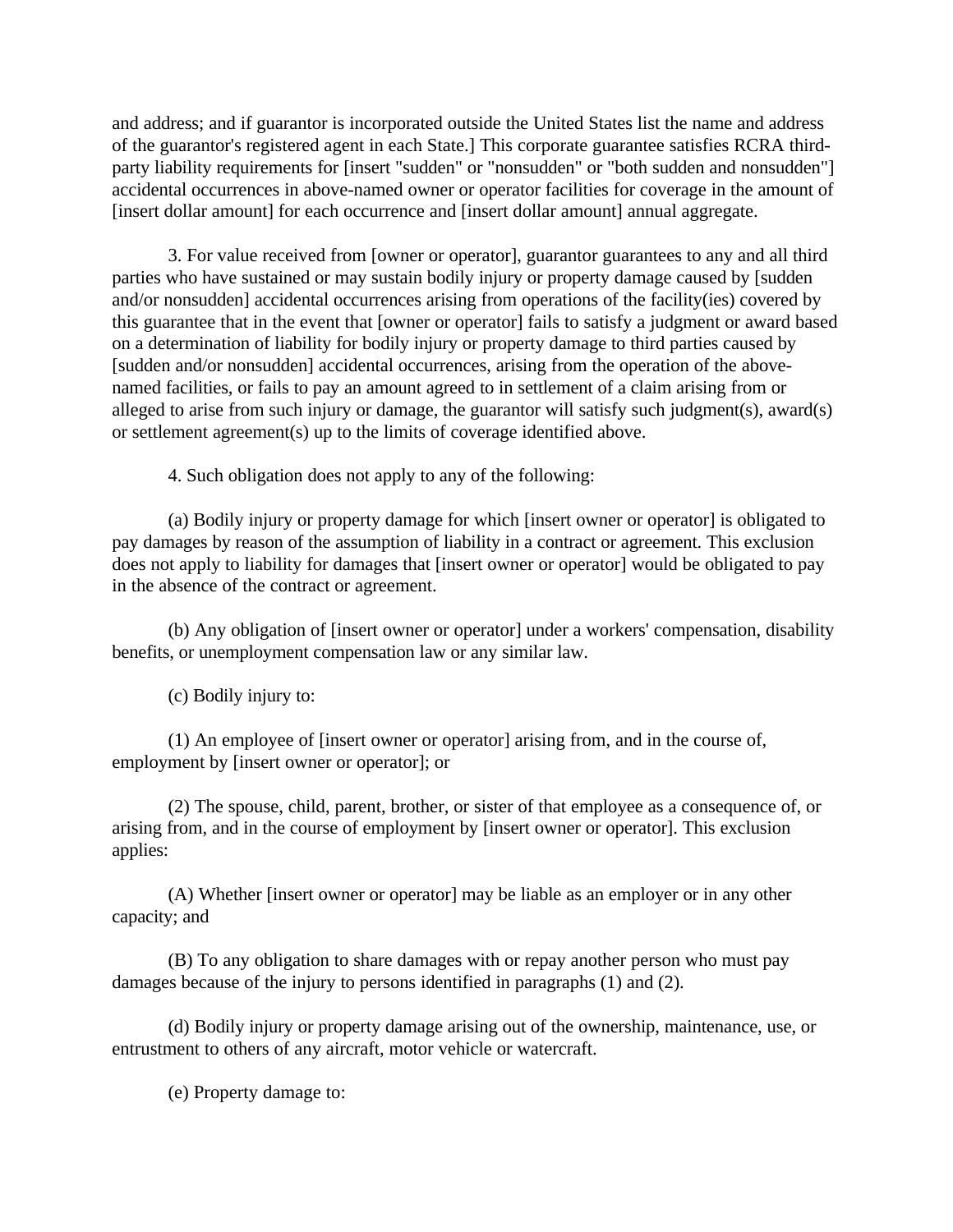(1) Any property owned, rented, or occupied by [insert owner or operator];

(2) Premises that are sold, given away or abandoned by [insert owner or operator] if the property damage arises out of any part of those premises;

(3) Property loaned to [insert owner or operator];

(4) Personal property in the care, custody or control of [insert owner or operator];

(5) That particular part of real property on which [insert owner or operator] or any contractors or subcontractors working directly or indirectly on behalf of [insert owner or operator] are performing operations, if the property damage arises out of these operations.

5. Guarantor agrees that if, at the end of any fiscal year before termination of this guarantee, the guarantor fails to meet the financial test criteria, guarantor shall send within 90 days, by certified mail, notice to the EPA Regional Administrator[s] for the Region[s] in which the facility[ies] is[are] located and to [owner or operator] that he intends to provide alternate liability coverage as specified in 40 CFR 264.147 and 265.147, as applicable, in the name of [owner or operator]. Within 120 days after the end of such fiscal year, the guarantor shall establish such liability coverage unless [owner or operator] has done so.

6. The guarantor agrees to notify the EPA Regional Administrator by certified mail of a voluntary or involuntary proceeding under title 11 (Bankruptcy), U.S. Code, naming guarantor as debtor, within 10 days after commencement of the proceeding.

7. Guarantor agrees that within 30 days after being notified by an EPA Regional Administrator of a determination that guarantor no longer meets the financial test criteria or that he is disallowed from continuing as a guarantor, he shall establish alternate liability coverage as specified in 40 CFR 264.147 or 265.147 in the name of [owner or operator], unless [owner or operator] has done so.

8. Guarantor reserves the right to modify this agreement to take into account amendment or modification of the liability requirements set by 40 CFR 264.147 and 265.147, provided that such modification shall become effective only if a Regional Administrator does not disapprove the modification within 30 days of receipt of notification of the modification.

9. Guarantor agrees to remain bound under this guarantee for so long as [owner or operator] must comply with the applicable requirements of 40 CFR 264.147 and 265.147 for the above-listed facility(ies), except as provided in paragraph 10 of this agreement.

10. [Insert the following language if the guarantor is (a) a direct or higher-tier corporate parent, or (b) a firm whose parent corporation is also the parent corporation of the owner or operator]: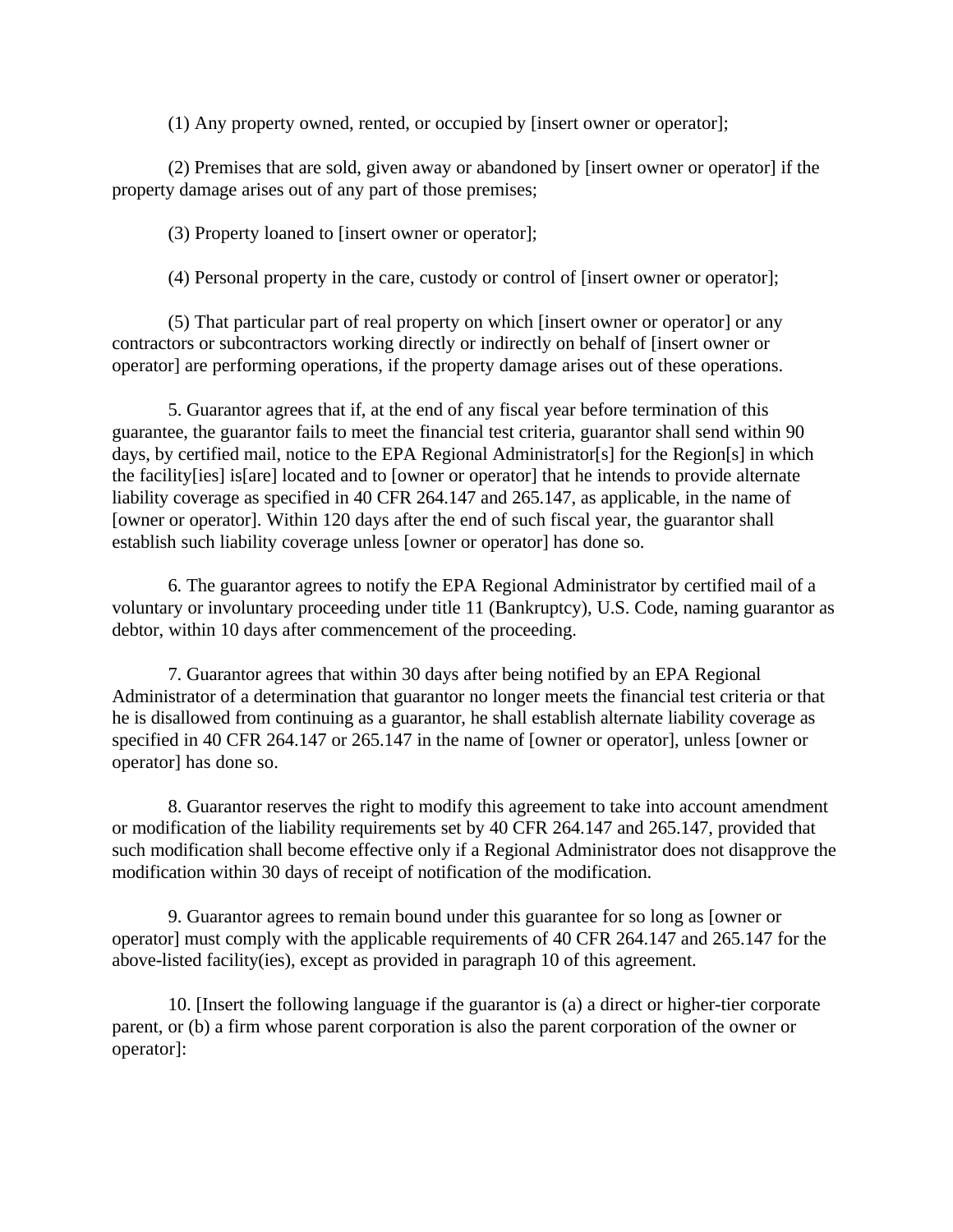Guarantor may terminate this guarantee by sending notice by certified mail to the EPA Regional Administrator(s) for the Region(s) in which the facility(ies) is(are) located and to [owner or operator], provided that this guarantee may not be terminated unless and until [the owner or operator] obtains, and the EPA Regional Administrator(s) approve(s), alternate liability coverage complying with 40 CFR 264.147 and/or 265.147.

[Insert the following language if the guarantor is a firm qualifying as a guarantor due to its "substantial business relationship" with the owner or operator]:

Guarantor may terminate this guarantee 120 days following receipt of notification, through certified mail, by the EPA Regional Administrator(s) for the Region(s) in which the facility(ies) is(are) located and by [the owner or operator].

11. Guarantor hereby expressly waives notice of acceptance of this guarantee by any party.

12. Guarantor agrees that this guarantee is in addition to and does not affect any other responsibility or liability of the guarantor with respect to the covered facilities.

13. The Guarantor shall satisfy a third-party liability claim only on receipt of one of the following documents:

(a) Certification from the Principal and the third-party claimant(s) that the liability claim should be paid. The certification must be worded as follows, except that instructions in brackets are to be replaced with the relevant information and the brackets deleted:

Certification of Valid Claim

The undersigned, as parties [insert Principal] and [insert name and address of third-party claimant(s)], hereby certify that the claim of bodily injury and/or property damage caused by a [sudden or nonsudden] accidental occurrence arising from operating [Principal's hazardous waste treatment, storage, or disposal facility should be paid in the amount of \$

[Signatures]

Principal

| (Notary) Date |  |
|---------------|--|
|---------------|--|

| [Signatures] |  |
|--------------|--|
|--------------|--|

Claimant(s)

(Notary) Date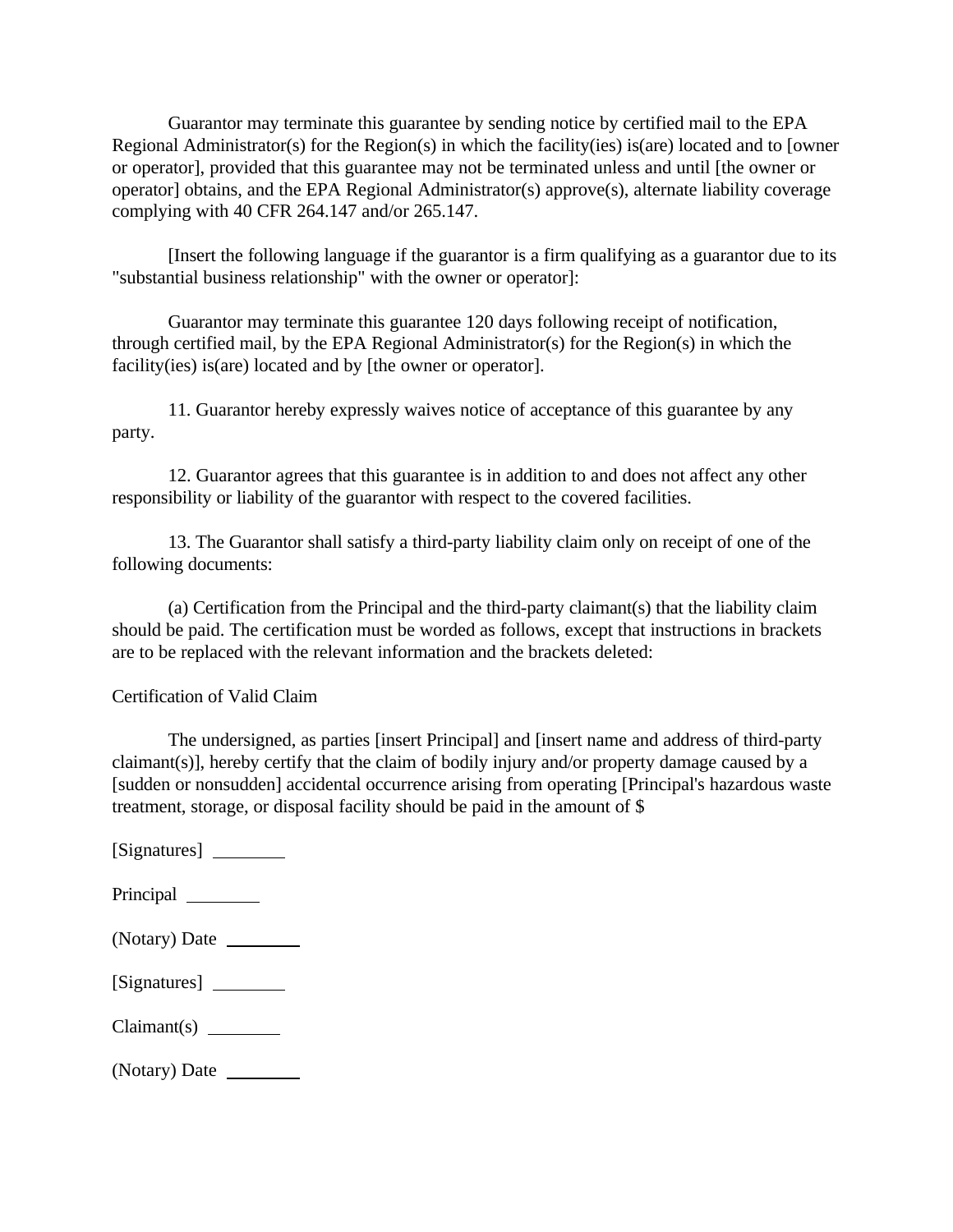(b) A valid final court order establishing a judgment against the Principal for bodily injury or property damage caused by sudden or nonsudden accidental occurrences arising from the operation of the Principal's facility or group of facilities.

14. In the event of combination of this guarantee with another mechanism to meet liability requirements, this guarantee will be considered [insert "primary" or "excess"] coverage.

I hereby certify that the wording of the guarantee is identical to the wording specified in 40 CFR 264.151(h)(2) as such regulations were constituted on the date shown immediately below.

Effective date: \_\_\_\_\_\_\_\_\_

[Name of guarantor]

[Authorized signature for guarantor] \_\_\_\_\_\_\_\_\_

[Name of person signing]

[Title of person signing]

Signature of witness of notary:

\* \* \* \* \*

(k) A letter of credit, as specified in § 264.147(h) or 265.147(h) of this chapter, must be worded as follows, except that instructions in brackets are to be replaced with the relevant information and the brackets deleted:

Irrevocable Standby Letter of Credit

Name and Address of Issuing Institution

Regional Administrator(s)

Region(s)

U.S. Environmental Protection Agency \_\_\_\_\_\_\_\_

Dear Sir or Madam: We hereby establish our Irrevocable Standby Letter of Credit No. in the favor of ["any and all third-party liability claimants" or insert name of trustee of the standby trust fund], at the request and for the account of [owner or operator's name and address] for third-party liability awards or settlements up to  $\left[\text{in words}\right]$  U.S. dollars  $\frac{1}{2}$  per occurrence and the annual aggregate amount of [in words] U.S. dollars \$ , for sudden accidental occurrences and/or for third-party liability awards or settlements up to the amount of [in words] U.S. dollars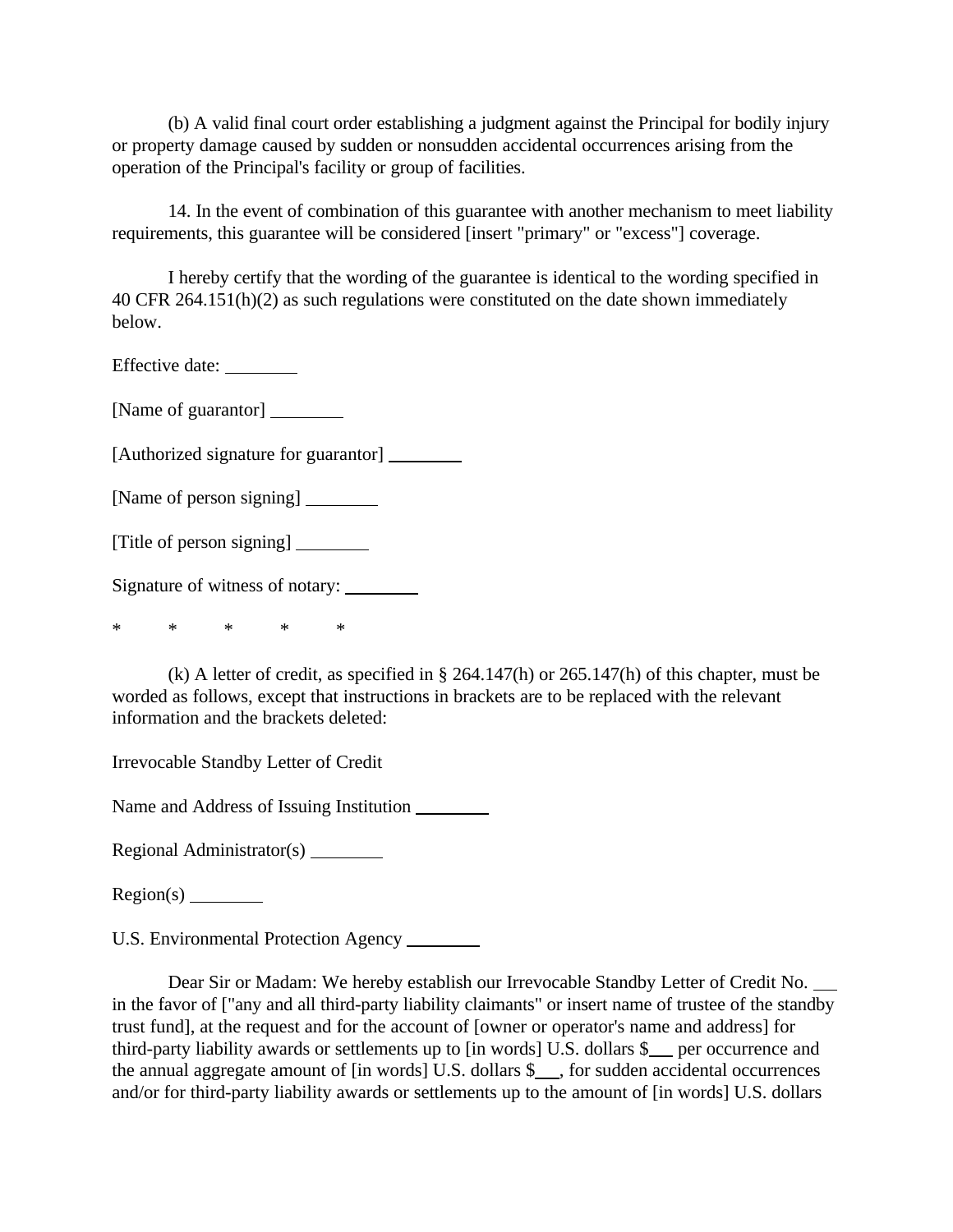\$ per occurrence, and the annual aggregate amount of [in words] U.S. dollars \$ , for nonsudden accidental occurrences available upon presentation of a sight draft bearing reference to this letter of credit No.  $\Box$ , and [insert the following language if the letter of credit is being used without a standby trust fund: "(1) a signed certificate reading as follows:

#### Certificate of Valid Claim

The undersigned, as parties [insert principal] and [insert name and address of third party claimant(s)], hereby certify that the claim of bodily injury and/or property damage caused by a [sudden or nonsudden] accidental occurrence arising from operations of [principal's] hazardous waste treatment, storage, or disposal facility should be paid in the amount of  $\frac{1}{2}$ . We hereby certify that the claim does not apply to any of the following:

(a) Bodily injury or property damage for which [insert principal] is obligated to pay damages by reason of the assumption of liability in a contract or agreement. This exclusion does not apply to liability for damages that [insert principal] would be obligated to pay in the absence of the contract or agreement.

(b) Any obligation of [insert principal] under a workers' compensation, disability benefits, or unemployment compensation law or any similar law.

(c) Bodily injury to:

(1) An employee of [insert principal] arising from, and in the course of, employment by [insert principal]; or

(2) The spouse, child, parent, brother or sister of that employee as a consequence of, or arising from, and in the course of employment by [insert principal].

This exclusion applies:

(A) Whether [insert principal] may be liable as an employer or in any other capacity; and

(B) To any obligation to share damages with or repay another person who must pay damages because of the injury to persons identified in paragraphs (1) and (2).

(d) Bodily injury or property damage arising out of the ownership, maintenance, use, or entrustment to others of any aircraft, motor vehicle or watercraft.

(e) Property damage to:

(1) Any property owned, rented, or occupied by [insert principal];

(2) Premises that are sold, given away or abandoned by [insert principal] if the property damage arises out of any part of those premises;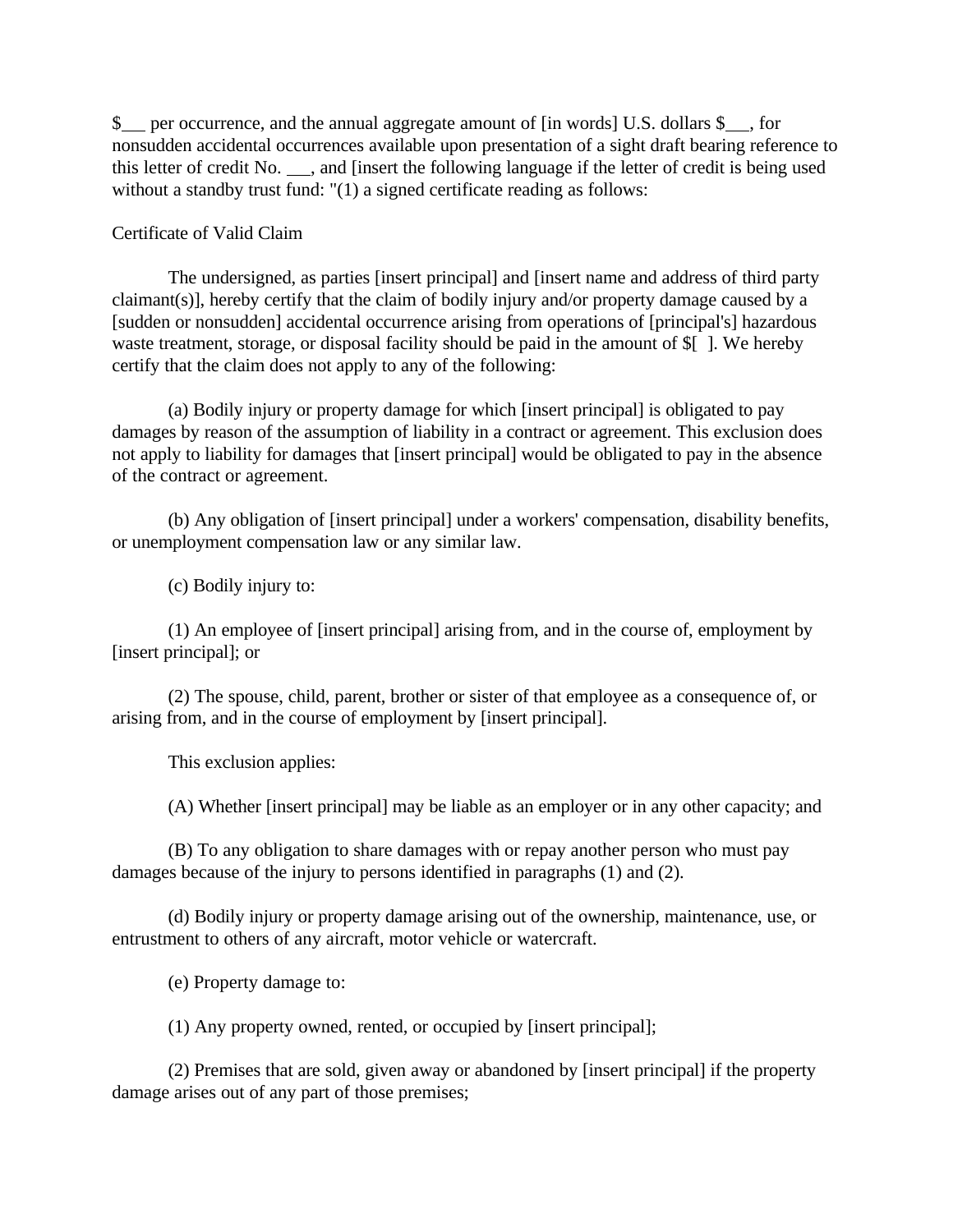(3) Property loaned to [insert principal];

(4) Personal property in the care, custody or control of [insert principal];

(5) That particular part of real property on which [insert principal] or any contractors or subcontractors working directly or indirectly on behalf of [insert principal] are performing operations, if the property damage arises out of these operations.

[Signatures]

Grantor \_\_

[Signatures]

Claimant(s)

or (2) a valid final court order establishing a judgment against the Grantor for bodily injury or property damage caused by sudden or nonsudden accidental occurrences arising from the operation of the Grantor's facility or group of facilities.

This letter of credit is effective as of [date] and shall expire on [date] at least one year later], but such expiration date shall be automatically extended for a period of [at least one year] on [date and on each successive expiration date, unless, at least 120 days before the current expiration date, we notify you, the USEPA Regional Administrator for Region [Region #], and [owner's or operator's name] by certified mail that we have decided not to extend this letter of credit beyond the current expiration date.

Whenever this letter of credit is drawn on under and in compliance with the terms of this credit, we shall duly honor such draft upon presentation to us.

[Insert the following language if a standby trust fund is not being used: "In the event that this letter of credit is used in combination with another mechanism for liability coverage, this letter of credit shall be considered [insert "primary" or "excess" coverage]."

We certify that the wording of this letter of credit is identical to the wording specified in 40 CFR 264.151(k) as such regulations were constituted on the date shown immediately below. [Signature(s) and title(s) of official(s) of issuing institution] [Date].

This credit is subject to [insert "the most recent edition of the Uniform Customs and Practice for Documentary Credits published by the International Chamber of Commerce" or "the Uniform Commercial Code"].

\* \* \* \* \*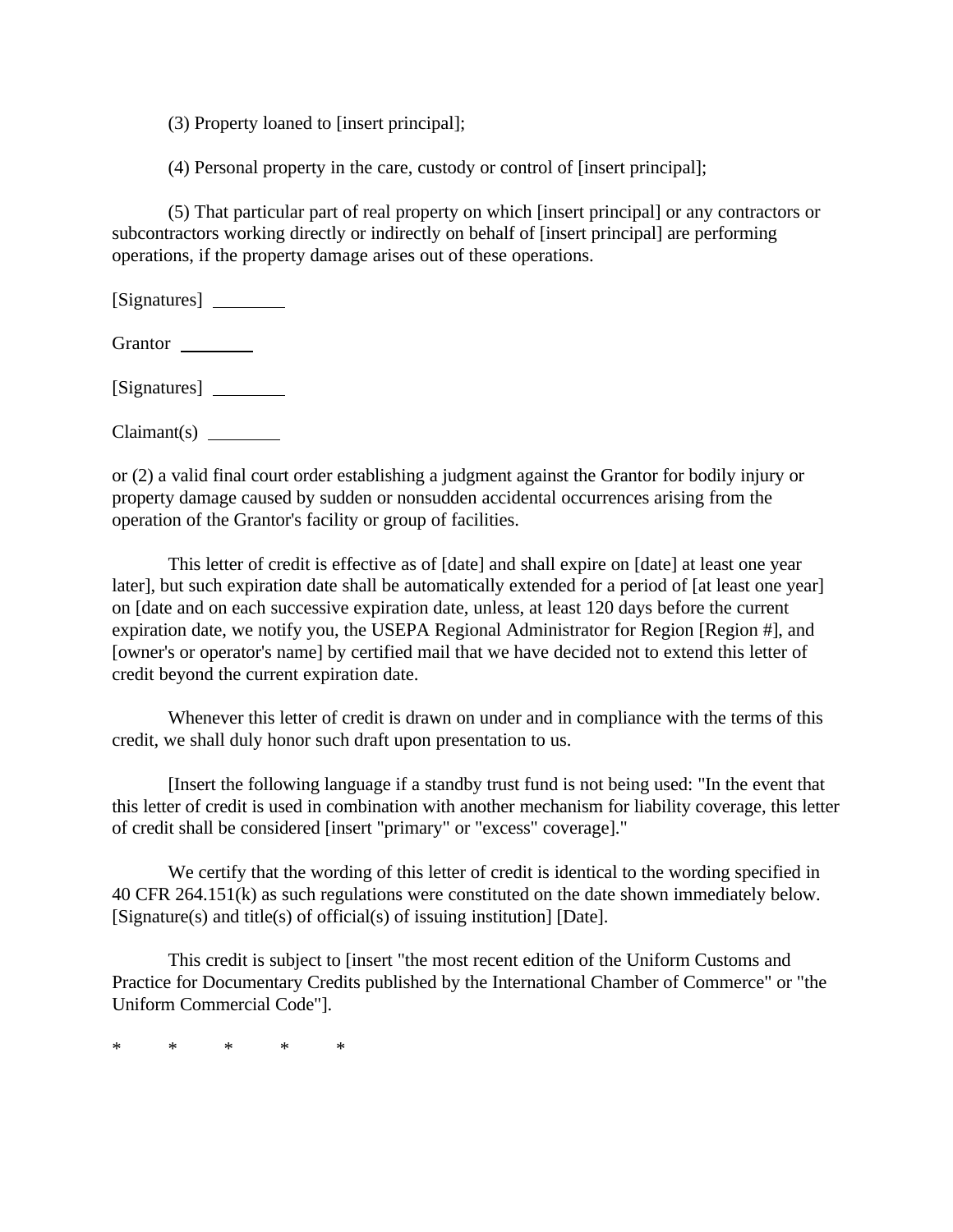$(n)(1)$  A standby trust agreement, as specified in § 264.147(h) or 265.147(h) of this chapter, must be worded as follows, except that instructions in brackets are to be replaced with the relevant information and the brackets deleted:

#### Standby Trust Agreement

Trust Agreement, the "Agreement," entered into as of [date] by and between [name of the owner or operator] a [name of a State] [insert "corporation," "partnership," "association," or "proprietorship"], the "Grantor," and [name of corporate trustee], [insert, "incorporated in the State of " or "a national bank", the "trustee."

Whereas the United States Environmental Protection Agency, "EPA," an agency of the United States Government, has established certain regulations applicable to the Grantor, requiring that an owner or operator of a hazardous waste management facility or group of facilities must demonstrate financial responsibility for bodily injury and property damage to third parties caused by sudden accidental and/or nonsudden accidental occurrences arising from operations of the facility or group of facilities.

Whereas, the Grantor has elected to establish a standby trust into which the proceeds from a letter of credit may be deposited to assure all or part of such financial responsibility for the facilities identified herein.

Whereas, the Grantor, acting through its duly authorized officers, has selected the Trustee to be the trustee under this agreement, and the Trustee is willing to act as trustee.

Now, therefore, the Grantor and the Trustee agree as follows:

Section 1. Definitions. As used in this Agreement:

(a) The term ``Grantor'' means the owner or operator who enters into this Agreement and any successors or assigns of the Grantor.

(b) The term ``Trustee'' means the Trustee who enters into this Agreement and any successor Trustee.

Section 2. Identification of Facilities. This agreement pertains to the facilities identified on attached schedule A [on schedule A, for each facility list the EPA Identification Number, name, and address of the facility(ies) and the amount of liability coverage, or portions thereof, if more than one instrument affords combined coverage as demonstrated by this Agreement].

Section 3. Establishment of Fund. The Grantor and the Trustee hereby establish a standby trust fund, hereafter the "Fund," for the benefit of any and all third parties injured or damaged by [sudden and/or nonsudden] accidental occurrences arising from operation of the facility(ies) covered by this guarantee, in the amounts of  $\Box$  [up to \$1 million] per occurrence and  $\Box$  [up to \$2 million] annual aggregate for sudden accidental occurrences and \_\_ [up to \$3 million] per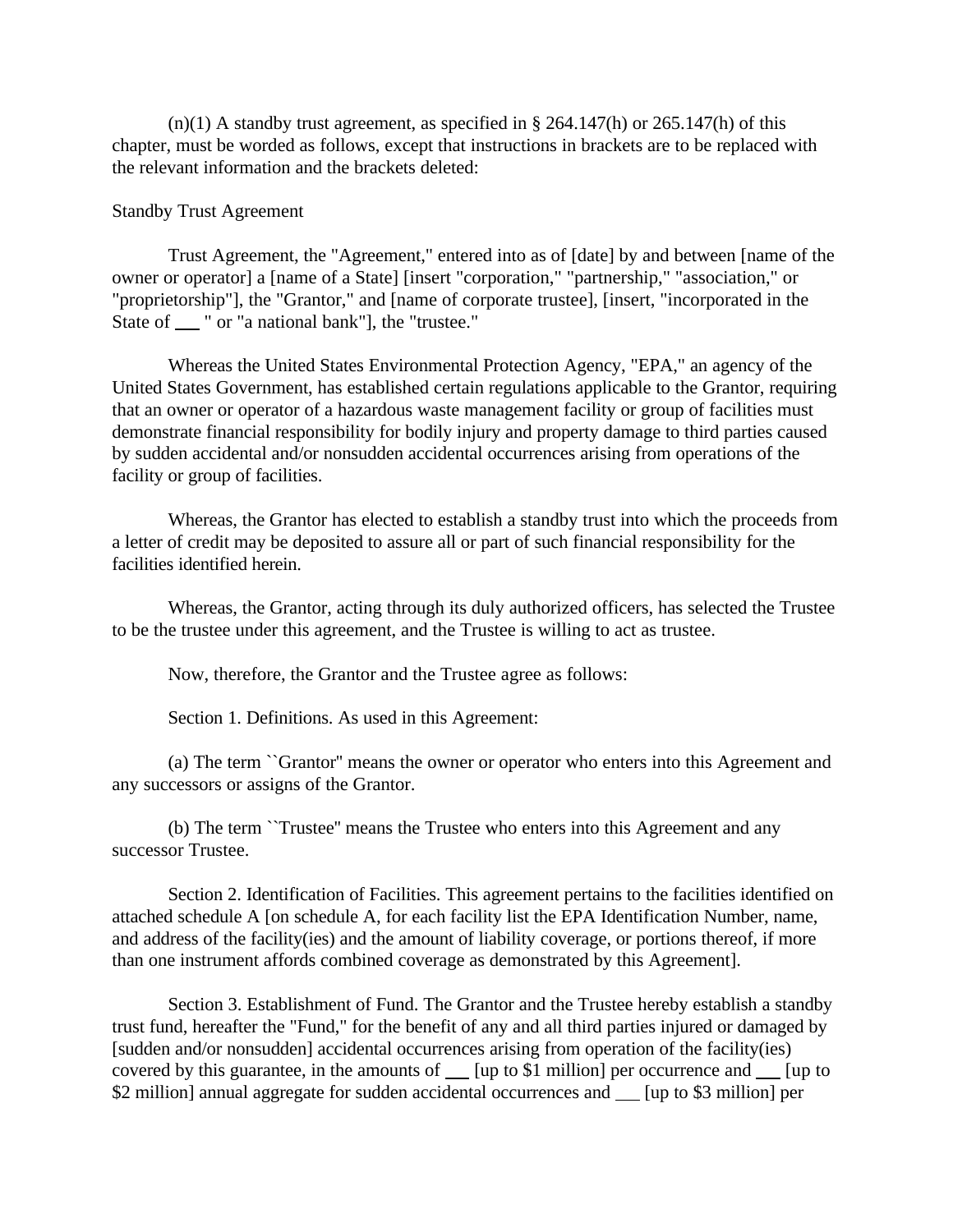occurrence and  $\Box$  [up to \$6 million] annual aggregate for nonsudden occurrences, except that the Fund is not established for the benefit of third parties for the following:

(a) Bodily injury or property damage for which [insert Grantor] is obligated to pay damages by reason of the assumption of liability in a contract or agreement. This exclusion does not apply to liability for damages that [insert Grantor] would be obligated to pay in the absence of the contract or agreement.

(b) Any obligation of [insert Grantor] under a workers' compensation, disability benefits, or unemployment compensation law or any similar law.

(c) Bodily injury to:

(1) An employee or [insert Grantor] arising from, and in the course of, employment by [insert Grantor]; or

(2) The spouse, child, parent, brother or sister of that employee as a consequence of, or arising from, and in the course of employment by [insert Grantor].

This exclusion applies:

(A) Whether [insert Grantor] may be liable as an employer or in any other capacity; and

(B) To any obligation to share damages with or repay another person who must pay damages because of the injury to persons identified in paragraphs (1) and (2).

(d) Bodily injury or property damage arising out of the ownership, maintenance, use, or entrustment to others of any aircraft, motor vehicle or watercraft.

(e) Property damage to:

(1) Any property owned, rented, or occupied by [insert Grantor];

(2) Premises that are sold, given away or abandoned by [insert Grantor] if the property damage arises out of any part of those premises;

(3) Property loaned [insert Grantor];

(4) Personal property in the care, custody or control of [insert Grantor];

(5) That particular part of real property on which [insert Grantor] or any contractors or subcontractors working directly or indirectly on behalf of [insert Grantor] are performing operations, if the property damage arises out of these operations.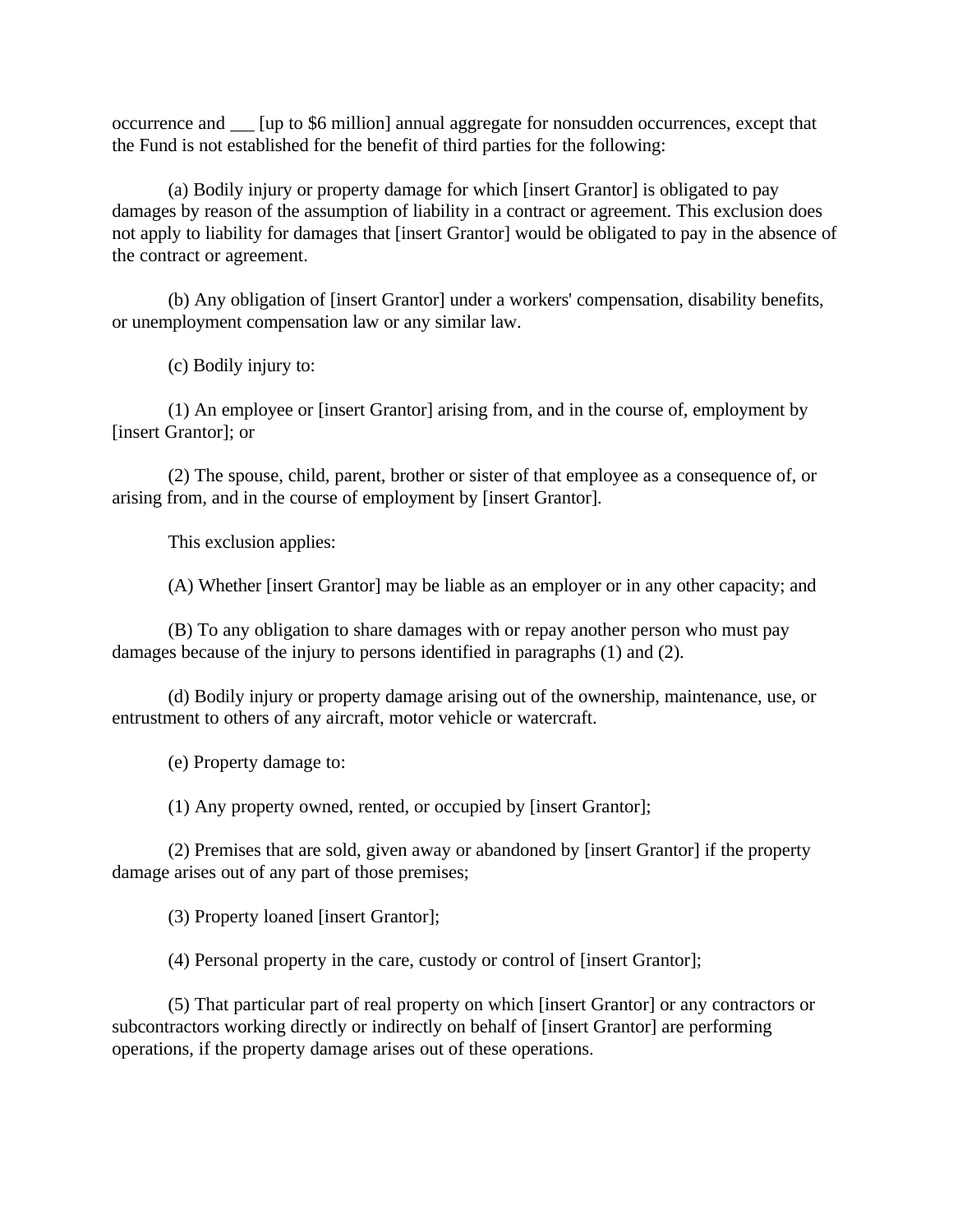In the event of combination with another mechanism for liability coverage, the fund shall be considered [insert "primary" or "excess"] coverage.

The Fund is established initially as consisting of the proceeds of the letter of credit deposited into the Fund. Such proceeds and any other property subsequently transferred to the Trustee is referred to as the Fund, together with all earnings and profits thereon, less any payments or distributions made by the Trustee pursuant to this Agreement. The Fund shall be held by the Trustee, IN TRUST, as hereinafter provided. The Trustee shall not be responsible nor shall it undertake any responsibility for the amount or adequacy of, nor any duty to collect from the Grantor, any payments necessary to discharge any liabilities of the Grantor established by EPA.

Section 4. Payment for Bodily Injury or Property Damage. The Trustee shall satisfy a third party liability claim by drawing on the letter of credit described in Schedule B and by making payments from the Fund only upon receipt of one of the following documents:

(a) Certification from the Grantor and the third party claimant(s) that the liability claim should be paid. The certification must be worded as follows, except that instructions in brackets are to be replaced with the relevant information and the brackets deleted:

## Certification of Valid Claim

The undersigned, as parties [insert Grantor] and [insert name and address of third party claimant(s)], hereby certify that the claim of bodily injury and/or property damage caused by a [sudden or nonsudden] accidental occurrence arising from operating [Grantor's] hazardous waste treatment, storage, or disposal facility should be paid in the amount of \$[ ].

[Signature]

Grantor \_\_\_\_\_\_\_\_\_\_\_

[Signatures] \_\_\_\_\_\_\_\_\_

Claimant(s)

(b) A valid final court order establishing a judgment against the Grantor for bodily injury or property damage caused by sudden or nonsudden accidental occurrences arising from the operation of the Grantor's facility or group of facilities.

Section 5. Payments Comprising the Fund. Payments made to the Trustee for the Fund shall consist of the proceeds from the letter of credit drawn upon by the Trustee in accordance with the requirements of 40 CFR 264.151(k) and Section 4 of this Agreement.

Section 6. Trustee Management. The Trustee shall invest and reinvest the principal and income, in accordance with general investment policies and guidelines which the Grantor may communicate in writing to the Trustee from time to time, subject, however, to the provisions of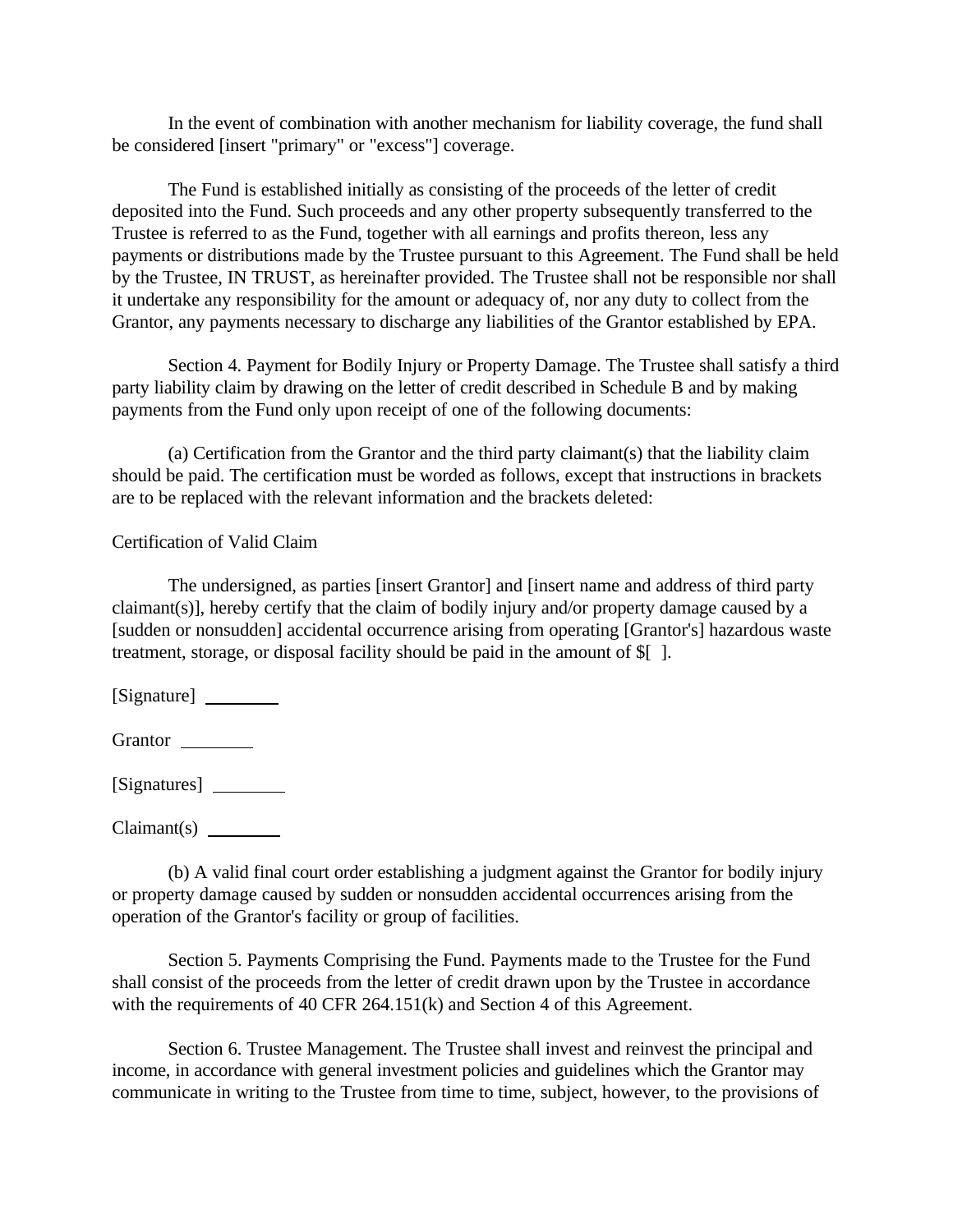this Section. In investing, reinvesting, exchanging, selling, and managing the Fund, the Trustee shall discharge his duties with respect to the trust fund solely in the interest of the beneficiary and with the care, skill, prudence, and diligence under the circumstances then prevailing which persons of prudence, acting in a like capacity and familiar with such matters, would use in the conduct of an enterprise of a like character and with like aims; except that:

(i) Securities or other obligations of the Grantor, or any other owner or operator of the facilities, or any of their affiliates as defined in the Investment Company Act of 1940, as amended, 15 U.S.C. 80a-2(a), shall not be acquired or held, unless they are securities or other obligations of the Federal or a State government;

(ii) The Trustee is authorized to invest the Fund in time or demand deposits of the Trustee, to the extent insured by an agency of the Federal or a State government; and

(iii) The Trustee is authorized to hold cash awaiting investment or distribution uninvested for a reasonable time and without liability for the payment of interest thereon.

Section 7. Commingling and Investment. The Trustee is expressly authorized in its discretion:

(a) To transfer from time to time any or all of the assets of the Fund to any common, commingled, or collective trust fund created by the Trustee in which the Fund is eligible to participate, subject to all of the provisions thereof, to be commingled with the assets of other trusts participating therein; and

(b) To purchase shares in any investment company registered under the Investment Company Act of 1940, 15 U.S.C. 80a-1 et seq., including one which may be created, managed, underwritten, or to which investment advice is rendered or the shares of which are sold by the Trustee. The Trustee may vote such shares in its discretion.

Section 8. Express Powers of Trustee. Without in any way limiting the powers and discretions conferred upon the Trustee by the other provisions of this Agreement or by law, the Trustee is expressly authorized and empowered:

(a) To sell, exchange, convey, transfer, or otherwise dispose of any property held by it, by public or private sale. No person dealing with the Trustee shall be bound to see to the application of the purchase money or to inquire into the validity or expediency of any such sale or other disposition;

(b) To make, execute, acknowledge, and deliver any and all documents of transfer and conveyance and any and all other instruments that may be necessary or appropriate to carry out the powers herein granted;

(c) To register any securities held in the Fund in its own name or in the name of a nominee and to hold any security in bearer form or in book entry, or to combine certificates representing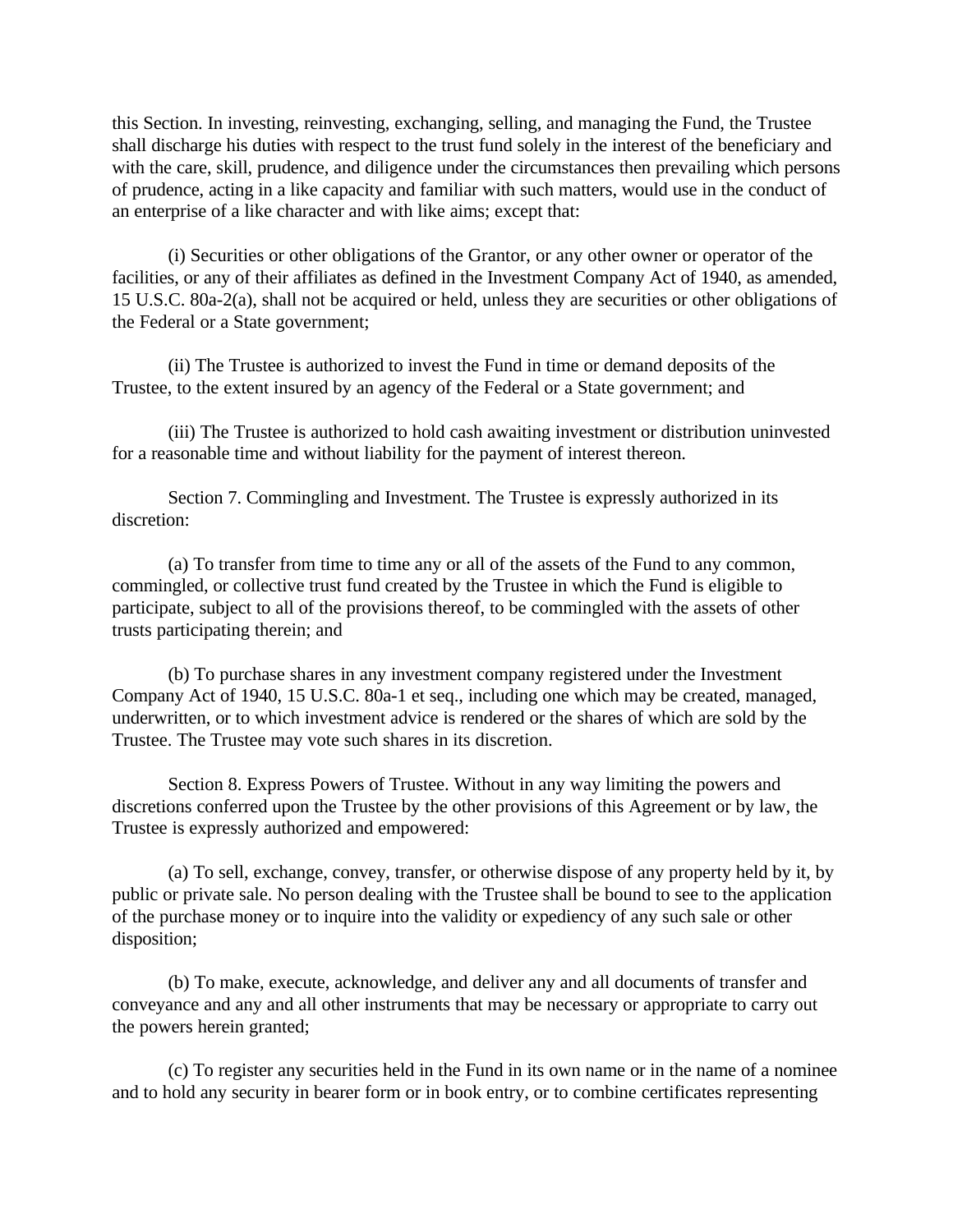such securities with certificates of the same issue held by the Trustee in other fiduciary capacities, or to deposit or arrange for the deposit of such securities in a qualified central depositary even though, when so deposited, such securities may be merged and held in bulk in the name of the nominee of such depositary with other securities deposited therein by another person, or to deposit or arrange for the deposit of any securities issued by the United States Government, or any agency or instrumentality thereof, with a Federal Reserve Bank, but the books and records of the Trustee shall at all times show that all such securities are part of the Fund;

(d) To deposit any cash in the Fund in interest-bearing accounts maintained or savings certificates issued by the Trustee, in its separate corporate capacity, or in any other banking institution affiliated with the Trustee, to the extent insured by an agency of the Federal or State government; and

(e) To compromise or otherwise adjust all claims in favor of or against the Fund.

Section 9. Taxes and Expenses. All taxes of any kind that may be assessed or levied against or in respect of the Fund and all brokerage commissions incurred by the Fund shall be paid from the Fund. All other expenses incurred by the Trustee in connection with the administration of this Trust, including fees for legal services rendered to the Trustee, the compensation of the Trustee to the extent not paid directly by the Grantor, and all other proper charges and disbursements to the Trustee shall be paid from the Fund.

Section 10. Advice of Counsel. The Trustee may from time to time consult with counsel, who may be counsel to the Grantor, with respect to any question arising as to the construction of this Agreement or any action to be taken hereunder. The Trustee shall be fully protected, to the extent permitted by law, in acting upon the advice of counsel.

Section 11. Trustee Compensation. The Trustee shall be entitled to reasonable compensation for its services as agreed upon in writing from time to time with the Grantor.

Section 12. Successor Trustee. The Trustee may resign or the Grantor may replace the Trustee, but such resignation or replacement shall not be effective until the Grantor has appointed a successor trustee and this successor accepts the appointment. The successor trustee shall have the same powers and duties as those conferred upon the Trustee hereunder. Upon the successor trustee's acceptance of the appointment; the Trustee shall assign, transfer, and pay over to the successor trustee the funds and properties then constituting the Fund. If for any reason the Grantor cannot or does not act in the event of the resignation of the Trustee, the Trustee may apply to a court of competent jurisdiction for the appointment of a successor trustee or for instructions. The successor trustee shall specify the date on which it assumes administration of the trust in a writing sent to the Grantor, the EPA Regional Administrator and the present Trustee by certified mail 10 days before such change becomes effective. Any expenses incurred by the Trustee as a result of any of the acts contemplated by this Section shall be paid as provided in Section 9.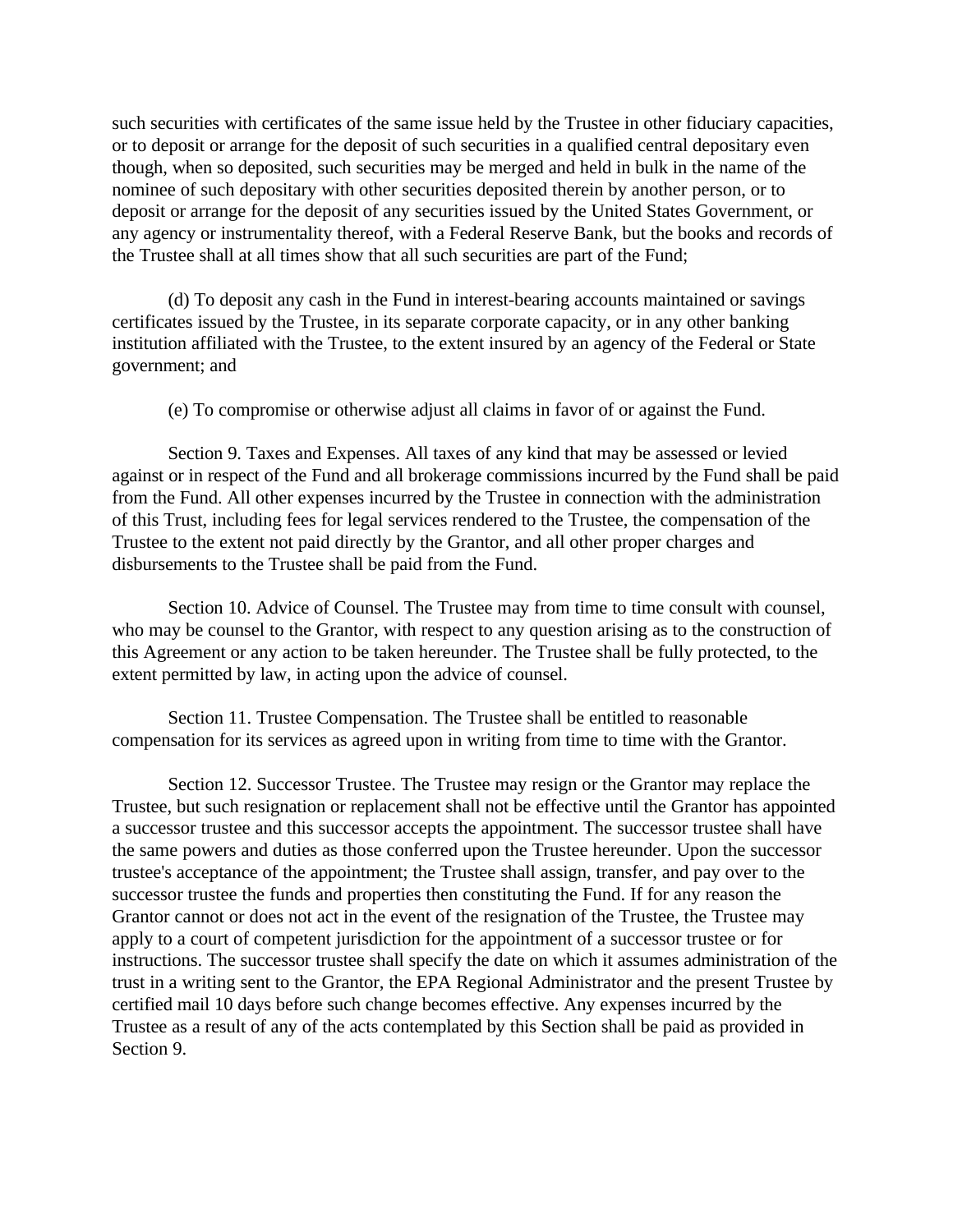Section 13. Instructions to the Trustee. All orders, requests, certifications of valid claims, and instructions to the Trustee shall be in writing, signed by such persons as are designated in the attached Exhibit A or such other designees as the Grantor may designate by amendments to Exhibit A. The Trustee shall be fully protected in acting without inquiry in accordance with the Grantor's orders, requests, and instructions. The Trustee shall have the right to assume, in the absence of written notice to the contrary, that no event constituting a change or a termination of the authority of any person to act on behalf of the Grantor or the EPA Regional Administrator hereunder has occurred. The Trustee shall have no duty to act in the absence of such orders, requests, and instructions from the Grantor and/or EPA, except as provided for herein.

Section 14. Amendment of Agreement. This Agreement may be amended by an instrument in writing executed by the Grantor, the Trustee, and the EPA Regional Administrator, or by the Trustee and the EPA Regional Administrator if the Grantor ceases to exist.

Section 15. Irrevocability and Termination. Subject to the right of the parties to amend this Agreement as provided in Section 14, this Trust shall be irrevocable and shall continue until terminated at the written agreement of the Grantor, the Trustee, and the EPA Regional Administrator, or by the Trustee and the EPA Regional Administrator, if the Grantor ceases to exist. Upon termination of the Trust, all remaining trust property, less final trust administration expenses, shall be paid to the Grantor.

The Regional Administrator will agree to termination of the Trust when the owner or operator substitutes alternative financial assurance as specified in this section.

Section 16. Immunity and indemnification. The Trustee shall not incur personal liability of any nature in connection with any act or omission, made in good faith, in the administration of this Trust, or in carrying out any directions by the Grantor and the EPA Regional Administrator issued in accordance with this Agreement. The Trustee shall be indemnified and saved harmless by the Grantor or from the Trust Fund, or both, from and against any personal liability to which the Trustee may be subjected by reason of any act or conduct in its official capacity, including all expenses reasonable incurred in its defense in the event the Grantor fails to provide such defense.

Section 17. Choice of Law. This Agreement shall be administered, construed, and enforced according to the laws of the State of [enter name of State].

Section 18. Interpretation. As used in this Agreement, words in the singular include the plural and words in the plural include the singular. The descriptive headings for each Section of this Agreement shall not affect the interpretation of the legal efficacy of this Agreement.

In Witness Whereof the parties have caused this Agreement to be executed by their respective officers duly authorized and their corporate seals to be hereunto affixed and attested as of the date first above written. The parties below certify that the wording of this Agreement is identical to the wording specified in 40 CFR 264.151(n) as such regulations were constituted on the date first above written.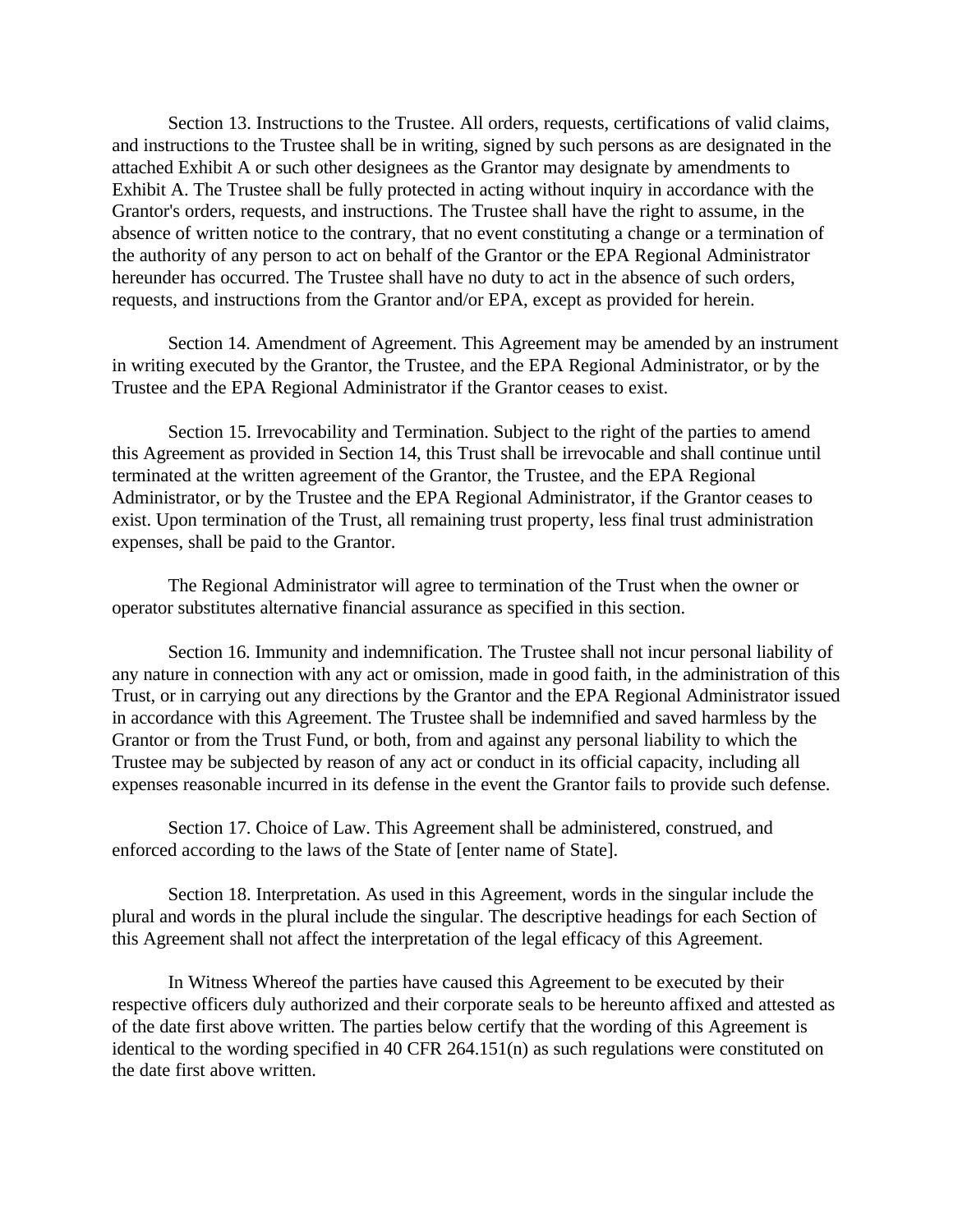| [Signature of Grantor] |  |
|------------------------|--|
| [Title]                |  |
| Attest:                |  |
| [Title]                |  |
| [Seal]                 |  |
|                        |  |
| [Signature of Trustee] |  |
| Attest:                |  |
| [Title]                |  |

[Seal]

(2) The following is an example of the certification of acknowledgement which must accompany the trust agreement for a standby trust fund as specified in section 264.147(h) or 265.147(h) of this chapter. State requirements may differ on the proper content of this acknowledgement.

State of

County of

On this [date], before me personally came [owner or operator] to me known, who, being by me duly sworn, did depose and say that she/he resides at [address], that she/he is [title] of [corporation], the corporation described in and which executed the above instrument; that she/he knows the seal of said corporation; that the seal affixed to such instrument is such corporate seal; that it was so affixed by order of the Board of Directors of said corporation, and that she/he signed her/his name thereto by like order.

[Signature of Notary Public]

40 CFR part 265 is amended as follows: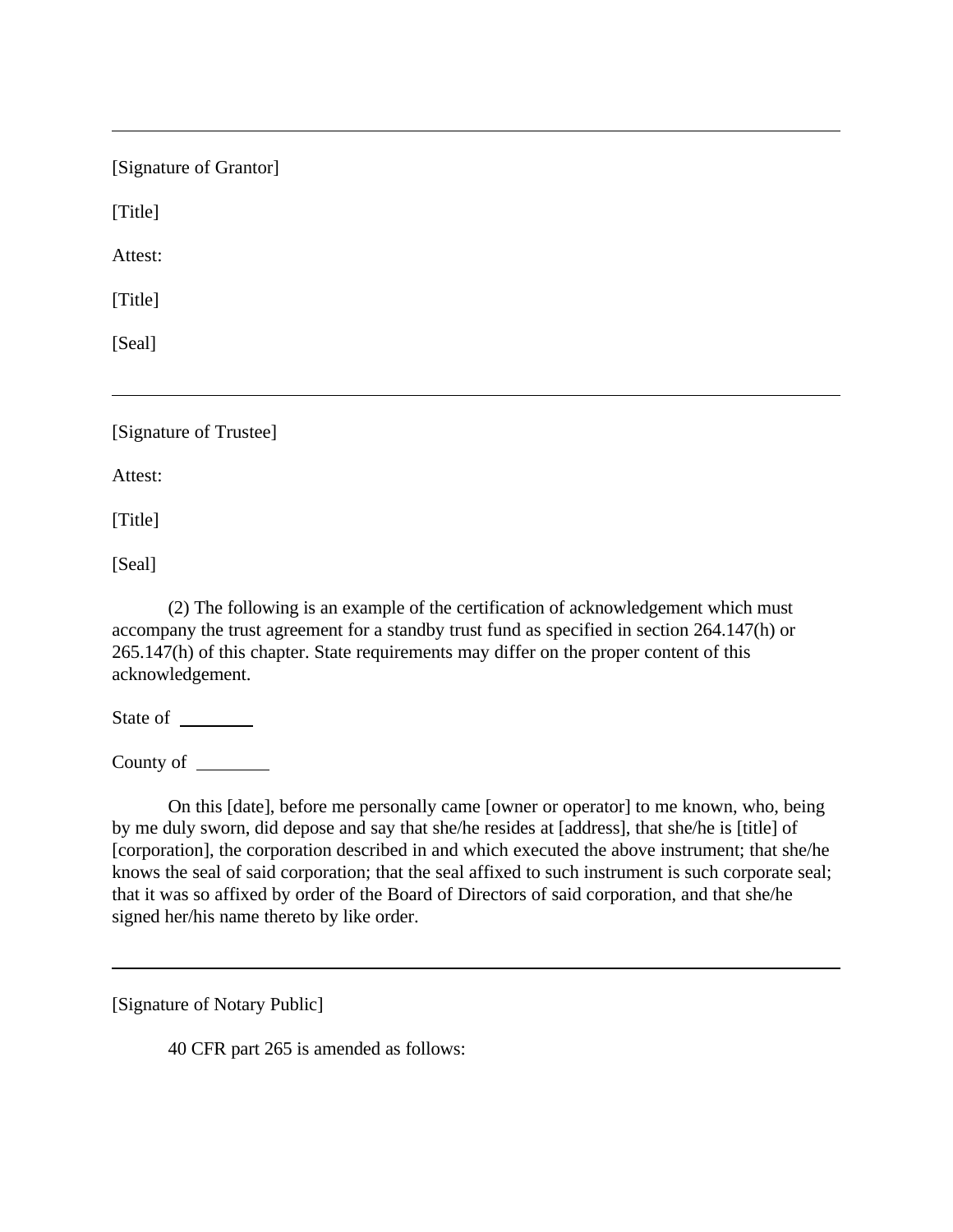## PART 265-INTERIM STATUS STANDARDS FOR OWNERS OR OPERATORS OF HAZARDOUS WASTE TREATMENT, STORAGE, AND DISPOSAL FACILITIES

1. The authority citation for part 265 continues to read as follows:

Authority: 42 U.S.C. 6905, 6912(a), 6924, 6925, and 6935.

2. Section 265.143 is amended by revising the introductory text of paragraph (e)(10) to read as follows:

§ 265.143 Financial assurance for closure.

\* \* \* \* \*

 $(e) * * *$ 

(10) An owner or operator may meet the requirements of this section by obtaining a written guarantee. The guarantor must be the direct or higher-tier parent corporation of the owner or operator, a firm whose parent corporation is also the parent corporation of the owner or operator, or a firm with a "substantial business relationship" with the owner or operator. The guarantor must meet the requirements for owners or operators in paragraphs (e)(1) through (8) of this section and must comply with the terms of the guarantee. The wording of the guarantee must be identical to the wording specified in § 264.151(h). A certified copy of the guarantee must accompany the items sent to the Regional Administrator as specified in paragraph (e)(3) of this section. One of these items must be the letter from the guarantor's chief financial officer. If the guarantor's parent corporation is also the parent corporation of the owner or operator, the letter must describe the value received in consideration of the guarantee. If the guarantor is a firm with a "substantial business relationship" with the owner or operator, this letter must describe this "substantial business relationship" and the value received in consideration of the guarantee. The terms of the guarantee must provide that:

\* \* \* \* \*

3. Section 265.145 is amended by revising the introductory text of paragraph (e)(11) to read as follows:

§ 265.145 Financial assurance for post-closure care.

\* \* \* \* \* (e) \* \* \*

(11) An owner or operator may meet the requirements of this section by obtaining a written guarantee. The guarantor must be the direct or higher-tier parent corporation of the owner or operator, a firm whose parent corporation is also the parent corporation of the owner or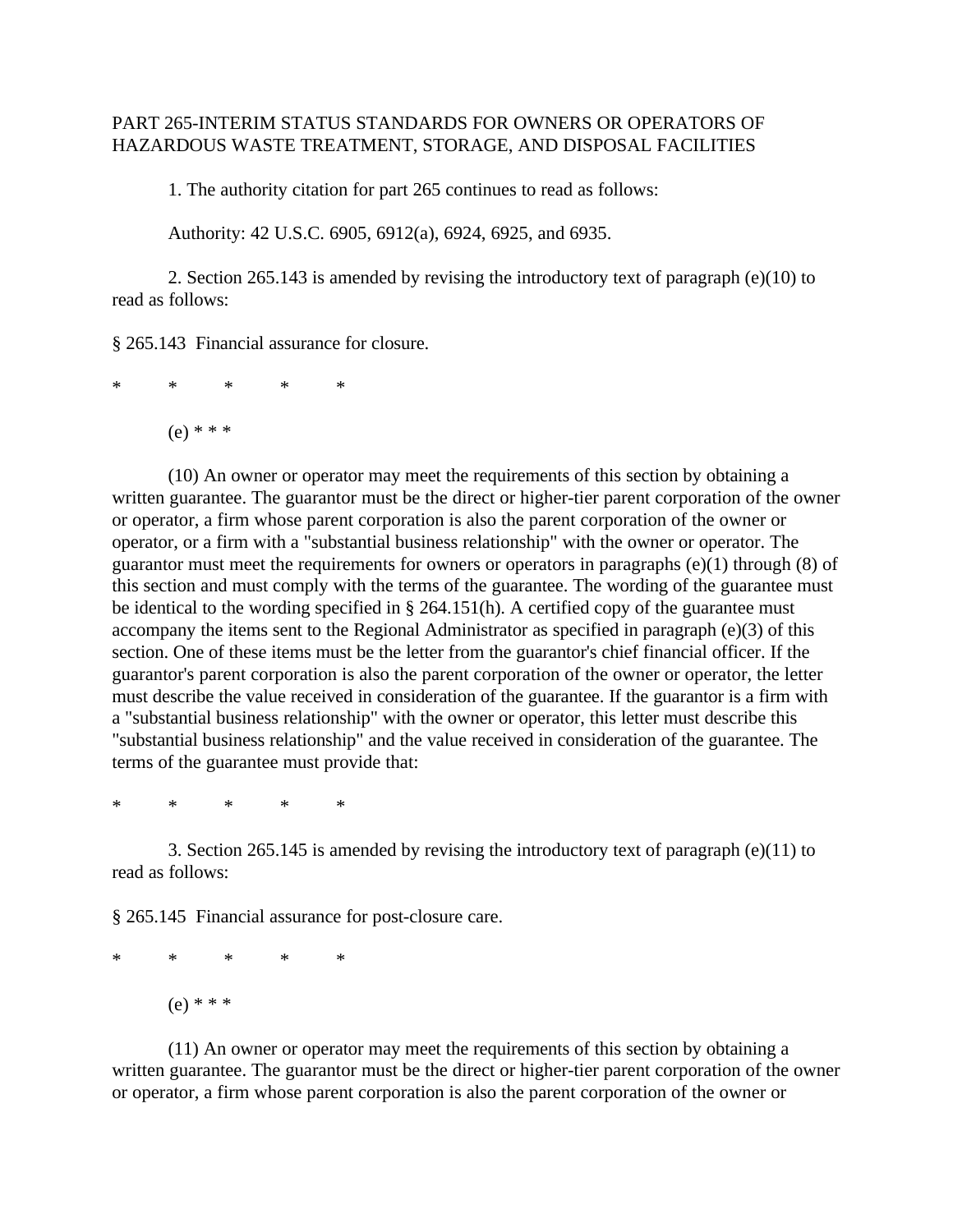operator, or a firm with a "substantial business relationship" with the owner or operator. The guarantor must meet the requirements for owners or operators in paragraphs (e)(1) through (9) of this section and must comply with the terms of the guarantee. The wording of the guarantee must be identical to the wording specified in § 264.151(h). A certified copy of the guarantee must accompany the items sent to the Regional Administrator as specified in paragraph (e)(3) of this section. One of these items must be the letter from the guarantor's chief financial officer. If the guarantor's parent corporation is also the parent corporation of the owner or operator, the letter must describe the value received in consideration of the guarantee. If the guarantor is a firm with a "substantial business relationship" with the owner or operator, this letter must describe this "substantial business relationship" and the value received in consideration of the guarantee. The terms of the guarantee must provide that:

\* \* \* \* \*

4. Section 265.147 is amended by revising paragraphs (a)(7), (b)(7), and (f)(6), and by adding new paragraphs  $(h)(4)$  and  $(h)(5)$  to read as follows:

§ 265.147 Liability requirements.

 $(a) * * *$ 

(7) An owner or operator shall notify the Regional Administrator in writing within 30 days whenever:

(i) A claim results in a reduction in the amount of financial assurance for liability coverage provided by a financial instrument authorized in paragraphs  $(a)(1)$  through  $(a)(6)$  of this section; or

(ii) A Certification of Valid Claim for bodily injury or property damages caused by a sudden or non-sudden accidental occurrence arising from the operation of a hazardous waste treatment, storage, or disposal facility is entered between the owner or operator and third-party claimant for liability coverage under paragraphs  $(a)(1)$  through  $(a)(6)$  of this section; or

(iii) A final court order establishing a judgment for bodily injury or property damage caused by a sudden or non-sudden accidental occurrence arising from the operation of a hazardous waste treatment, storage, or disposal facility is issued against the owner or operator or an instrument that is providing financial assurance for liability coverage under paragraphs (a)(1) through (a)(6) of this section.

(b) \* \* \*

(7) An owner or operator shall notify the Regional Administrator in writing within 30 days whenever: